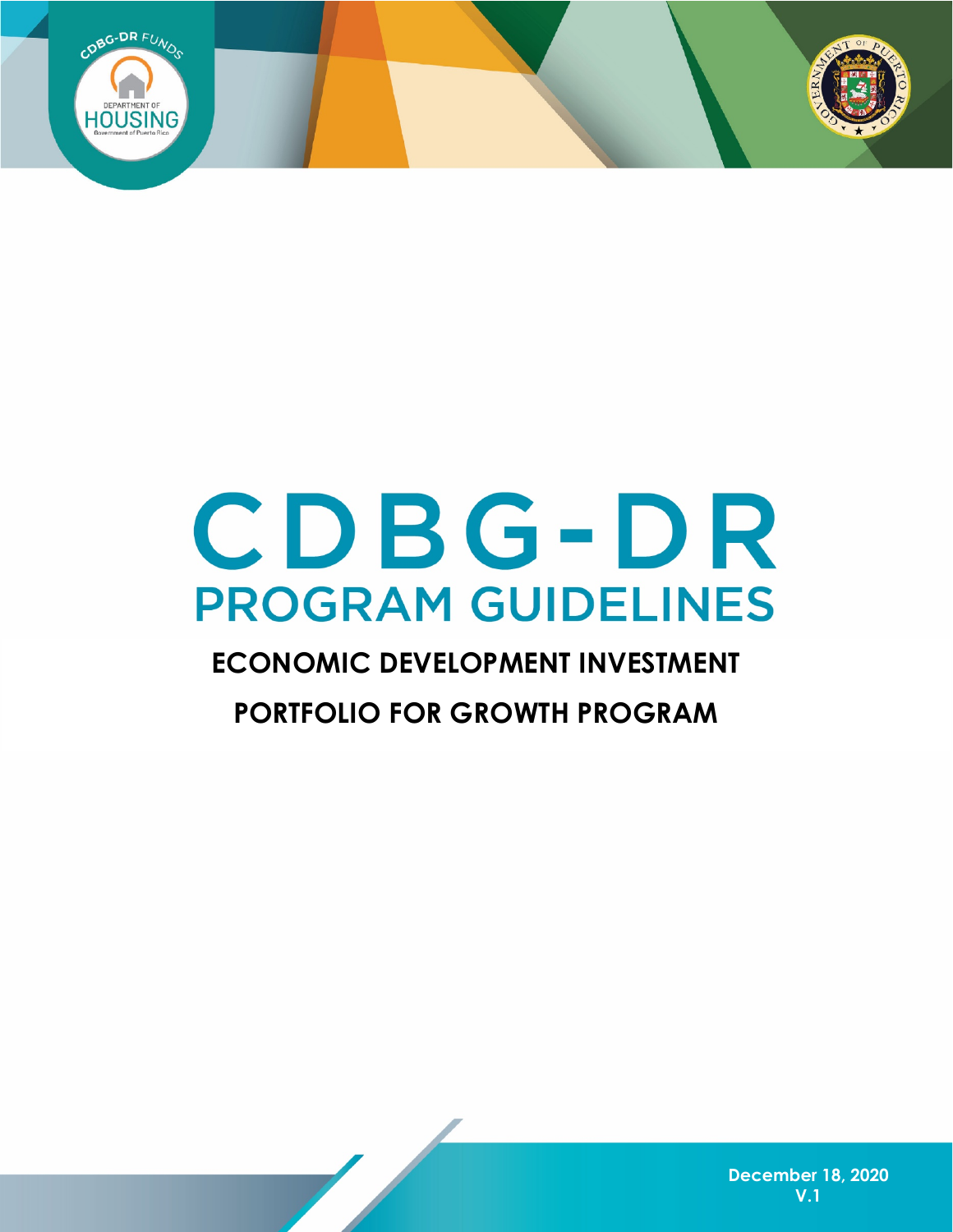**This page was intentionally left blank.**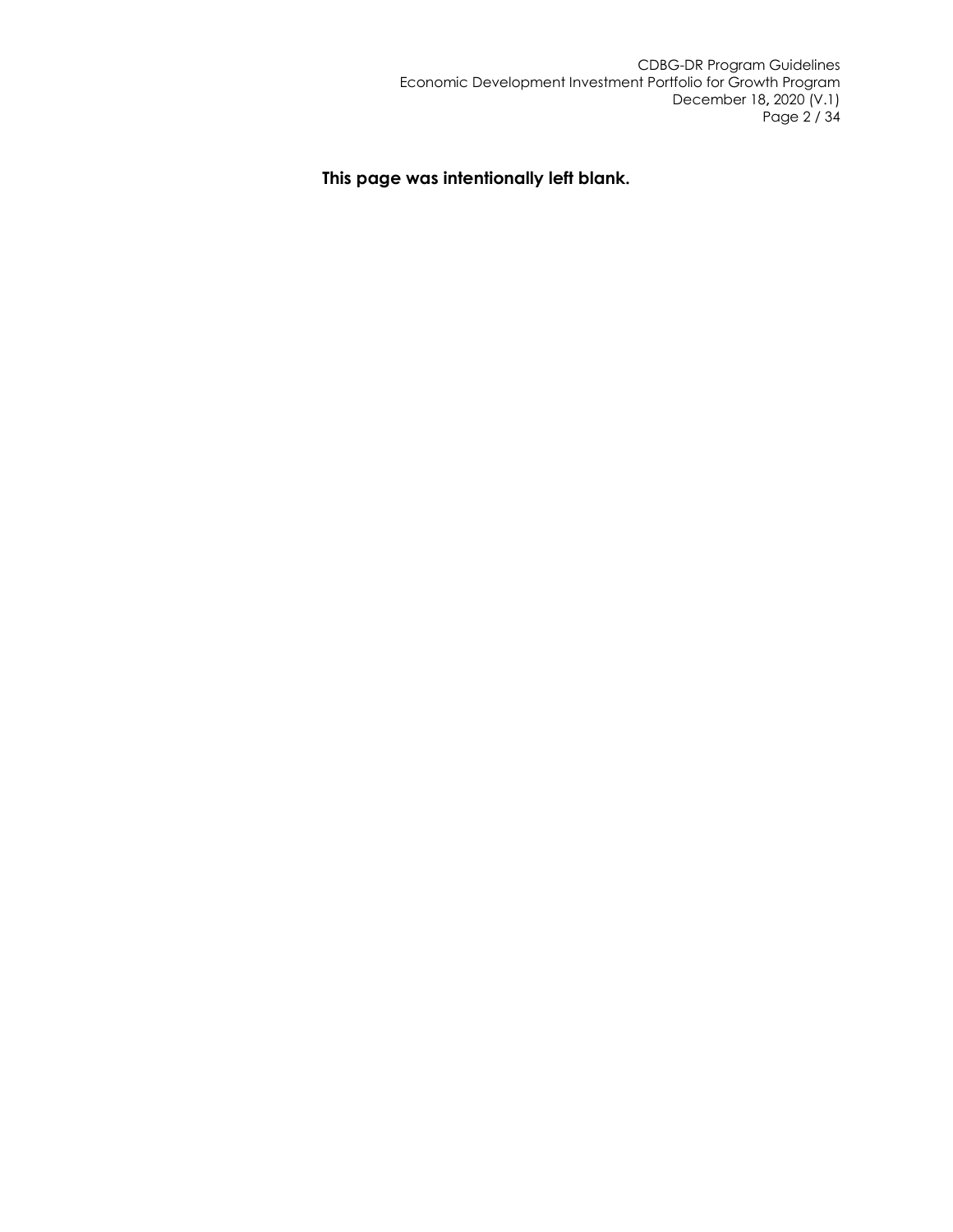#### PUERTO RICO DEPARTMENT OF HOUSING CDBG-DR PROGRAM GUIDELINES **ECONOMIC DEVELOPMENT INVESTMENT PORTFOLIO FOR GROWTH PROGRAM** VERSION CONTROL

**VERSION NUMBER DATE REVISED DESCRIPTION OF REVISIONS 1 December 18, 2020 Original Version**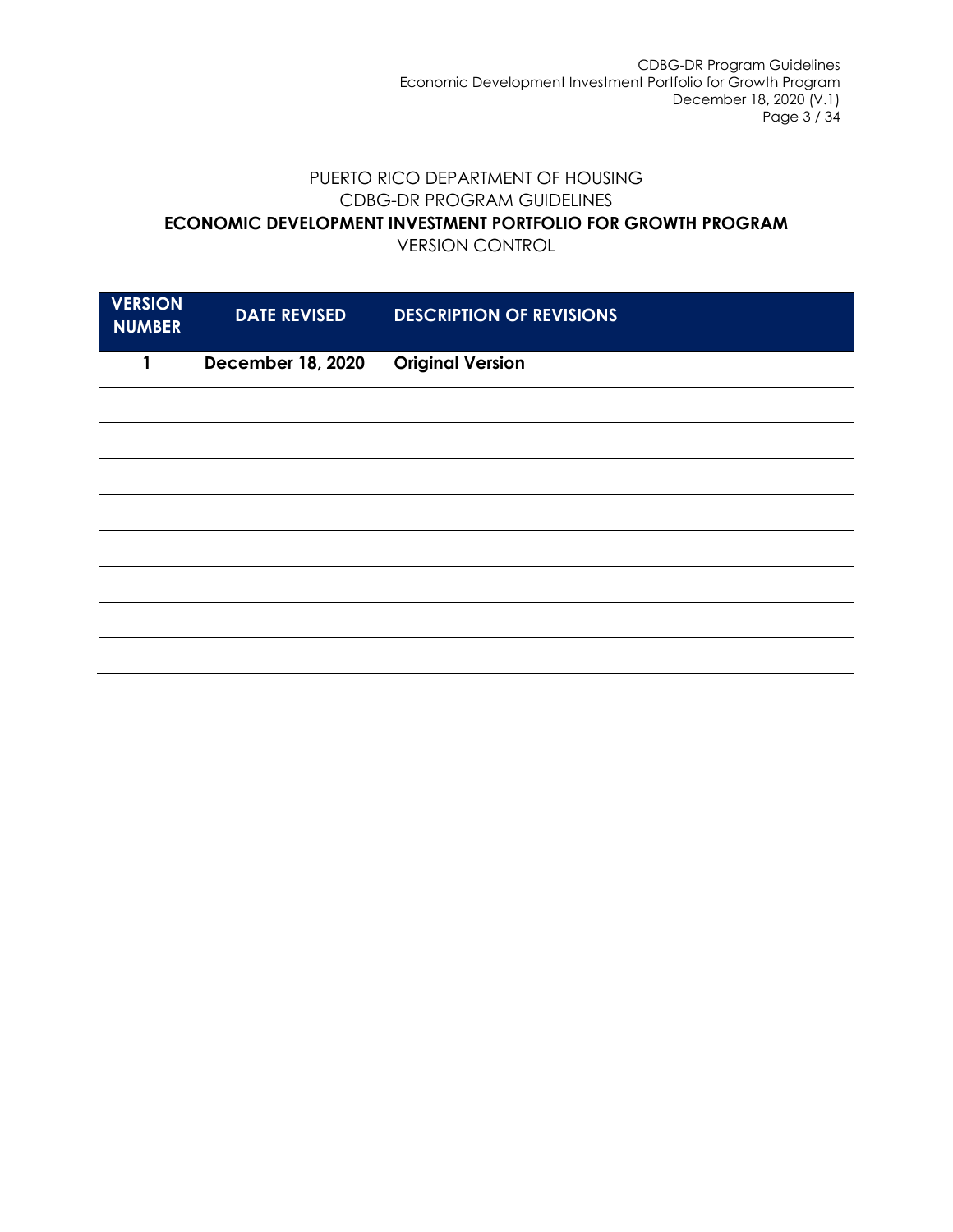# **Table of Contents**

|             | 1.1.                                                                                       |  |  |
|-------------|--------------------------------------------------------------------------------------------|--|--|
|             | 1.2.                                                                                       |  |  |
|             |                                                                                            |  |  |
| $\mathbf 2$ |                                                                                            |  |  |
| 3           |                                                                                            |  |  |
| 4           |                                                                                            |  |  |
|             | 4.1.                                                                                       |  |  |
|             | 4.2.                                                                                       |  |  |
|             | 4.3.                                                                                       |  |  |
|             | 4.4.                                                                                       |  |  |
|             | 4.5.                                                                                       |  |  |
|             |                                                                                            |  |  |
| 5           |                                                                                            |  |  |
| 6           |                                                                                            |  |  |
|             | 6.1.                                                                                       |  |  |
|             |                                                                                            |  |  |
|             |                                                                                            |  |  |
|             |                                                                                            |  |  |
|             |                                                                                            |  |  |
|             |                                                                                            |  |  |
| 7           |                                                                                            |  |  |
| 8           |                                                                                            |  |  |
| 9           |                                                                                            |  |  |
|             |                                                                                            |  |  |
| 10          |                                                                                            |  |  |
|             | 10.1.                                                                                      |  |  |
|             | Section 504, Americans with Disabilities Act, and Equal Employment Opportunity 22<br>10.2. |  |  |
|             | 10.3.                                                                                      |  |  |
|             | 10.4.                                                                                      |  |  |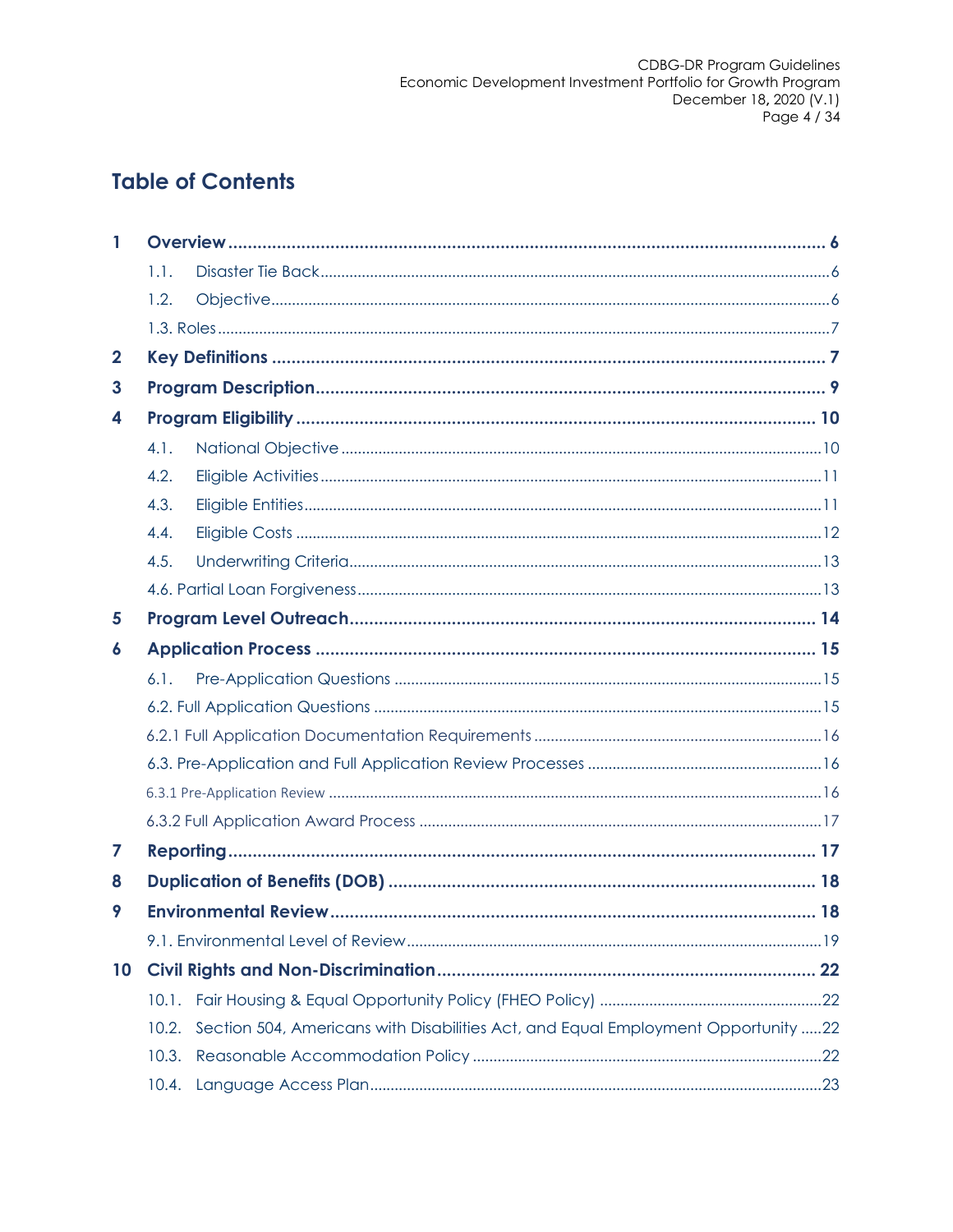| 11 |                                                               |  |
|----|---------------------------------------------------------------|--|
| 12 |                                                               |  |
| 13 |                                                               |  |
| 14 |                                                               |  |
| 15 |                                                               |  |
| 16 | Program-Based Reconsideration and/or Administrative Review 26 |  |
|    |                                                               |  |
|    |                                                               |  |
|    |                                                               |  |
|    |                                                               |  |
|    |                                                               |  |
|    |                                                               |  |
|    |                                                               |  |
|    |                                                               |  |
|    |                                                               |  |
|    |                                                               |  |
|    |                                                               |  |
|    |                                                               |  |
|    |                                                               |  |
|    |                                                               |  |
|    |                                                               |  |
| 18 |                                                               |  |
| 19 |                                                               |  |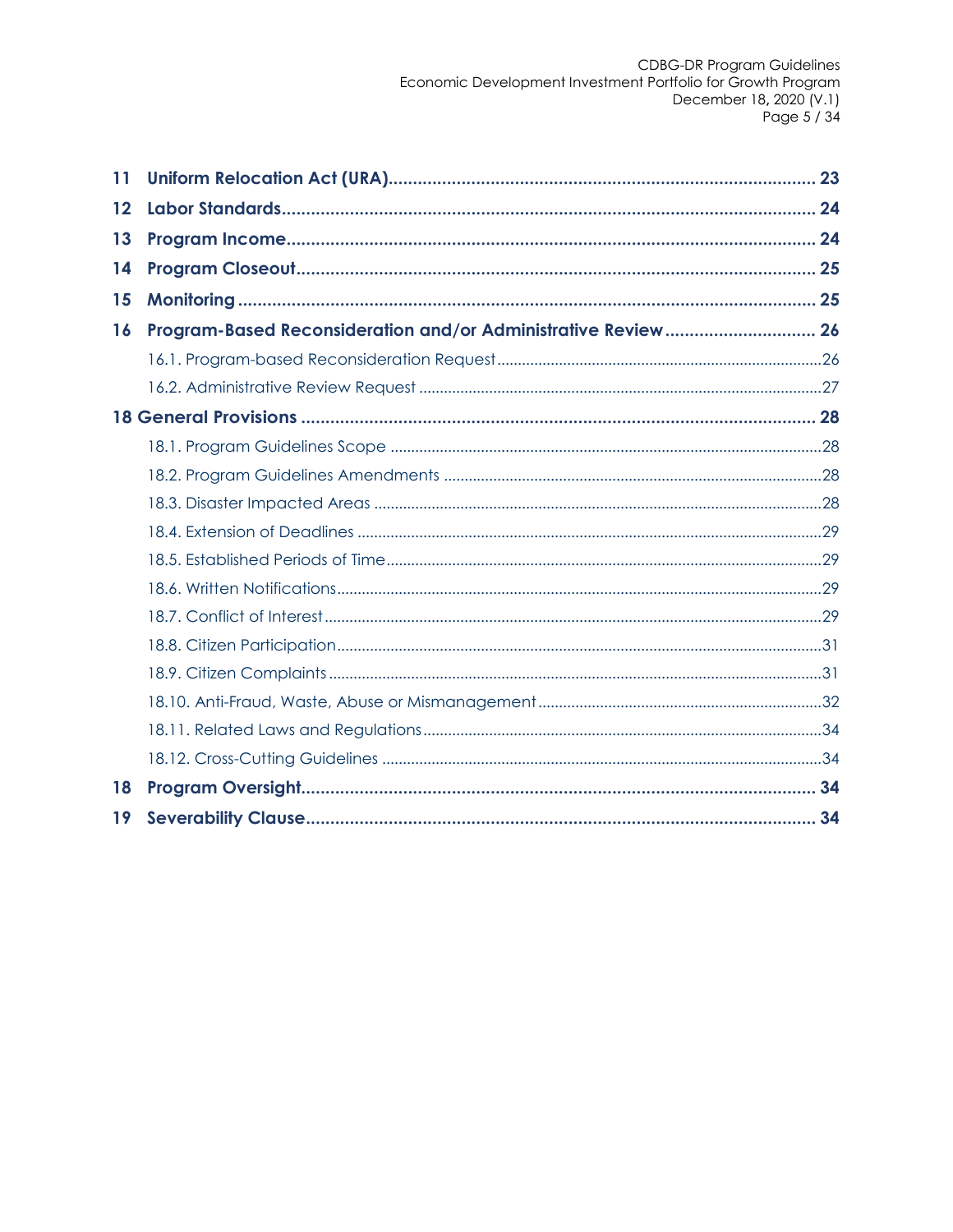# <span id="page-5-0"></span>**1 Overview**

The economy of Puerto Rico has experienced a period of decline involving disinvestment in businesses, business closures, and outmigration of workers in all sectors. Hurricanes Irma and María compounded these economic challenges significantly and created a new set of serious inhibitors to investment and economic expansion. Through its Community Development Block Grant – Disaster Recovery (**CDBG-DR**) funding, the Puerto Rico Department of Housing (**PRDOH**) is addressing unmet economic development needs on the island to encourage long-term sustainable revitalization across industries and sectors through a suite of economic development programs. The largest of these programs is the Economic Development Investment Portfolio for Growth Program (**IPG or Program**).

Eight hundred million dollars (\$800,000,000) of CDBG-DR economic recovery funds are budgeted for the Program. Six hundred million dollars (\$600,000,000) of that budget will be allotted to projects submitted during an open application window, and will be underwritten per the requirements established in these guidelines. The remaining two hundred million dollars (\$200,000,000) of that budget are dedicated to public-sector critical recovery pilot projects that PRDOH considers to be key drivers of economic recovery, such as health care facilities like the Medical Center of Puerto Rico (Centro Médico) and other tourism/economic development projects like the Puerta de Tierra/Bahía Urbana/Navy Pier, provided that they meet Program requirements. Alternative underwriting requirements may be provided for set aside critical recovery pilot projects in subsequent versions of the guidelines.

#### <span id="page-5-1"></span>**1.1.Disaster Tie Back**

The Program seeks to alleviate the exacerbated economic effects caused by the hurricanes through large-scale redevelopment projects that are transformative in nature and create jobs and/or cascading economic impacts. Job creation and retention through the recovery and growth of businesses damaged and/or disrupted by the hurricanes and the growth of start-up businesses established after the hurricanes are also key parts of a comprehensive revitalization strategy to enable and nurture strategic growth connections and opportunity zones.

#### <span id="page-5-2"></span>**1.2.Objective**

The objective of the Program is to address the critical needs of businesses and residents of Puerto Rico by:

- Providing leveraged funding to support private investment to meet unmet economic development needs;
- Supporting projects that provide essential services, particularly for low-tomoderate income residents;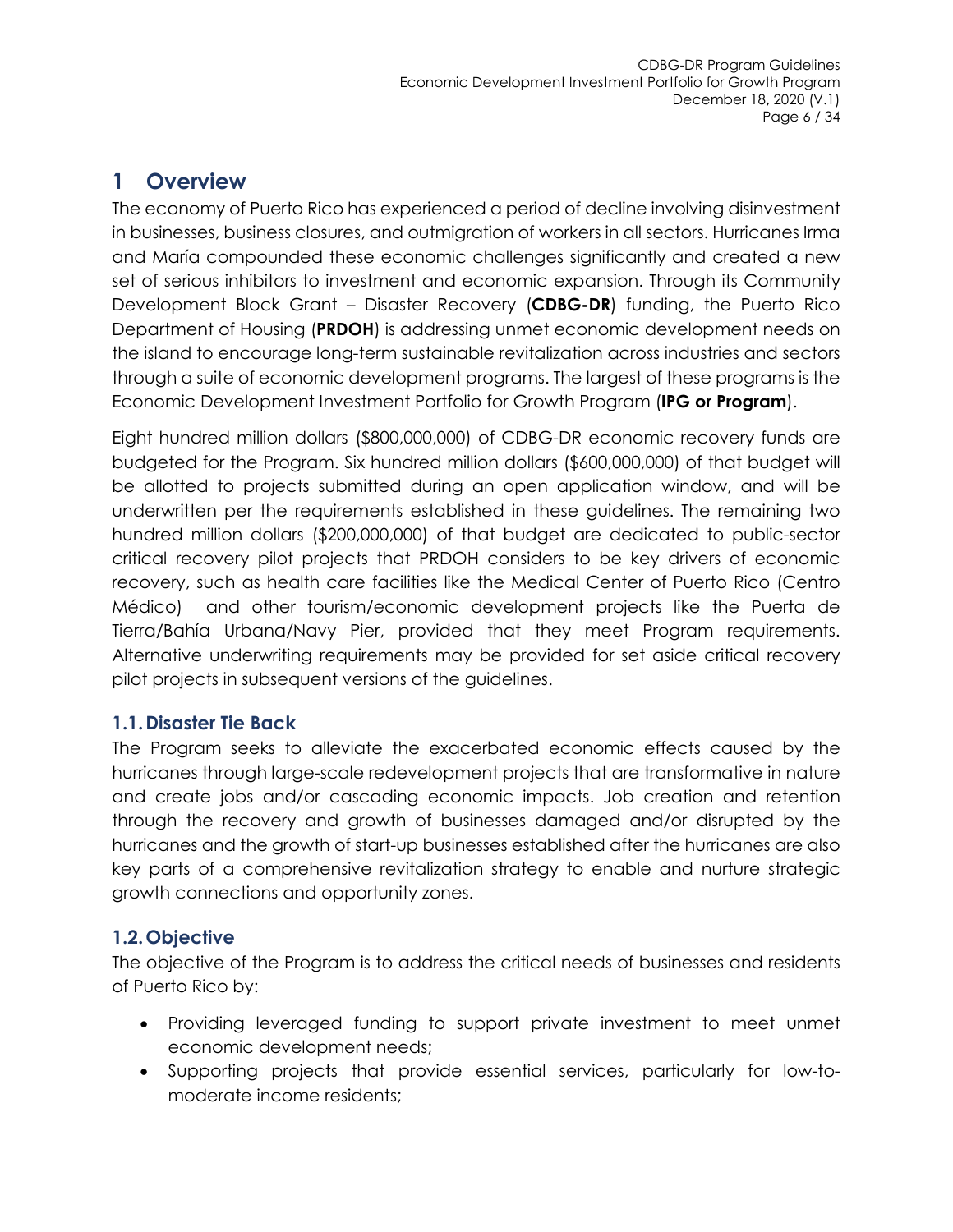- Assisting with the economic revitalization and regional recovery of hurricaneimpacted communities by investing in transformative community-based projects;
- Spurring long-term job creation, with a focus on employing low-to-moderate income persons and local residents;
- Meeting a recovery objective and creating long-term economic opportunities; and
- Completing transformative, large-scale regional revitalization projects that will provide benefits to a wide range of Puerto Ricans.

#### <span id="page-6-0"></span>**1.3. Roles**

The following organizations and corresponding responsibilities are critical to successful administration of the Program:

**PRDOH** – The grantee and recipient of the HUD funding. Tasked with managing Program requirement such as, procurements, loan agreements, Program design approval, and implementing a communications and technical assistance strategy. Responsible for contractual oversight of the Program Manager and monitoring of procured vendors, loan disbursements, and recording and reporting on program income.

**Program Manager** – Contracted by PRDOH to oversee several aspects for the Program, including but not limited to:

- Program Outreach;
- Eligibility/Feasibility and Underwriting;
- Construction and Contract Oversight;
- Construction Inspection and Payment Processing;
- Records Maintenance and Reporting; and
- Project Closeout.

**Award Recipient** - Applicants to the Program who are approved to receive funding for an eligible economic development project. The Award Recipient is responsible for construction management, compliance with applicable codes, regulations, and environmental standards, meeting milestones to fulfill a national objective, reporting and successful completion of the selected project.

# <span id="page-6-1"></span>**2 Key Definitions**

• **Community Development Block Grant – Disaster Recovery (CDBG-DR):** A term for the HUD funding stream that is allocated to eligible disaster recovery entities via congressional appropriations.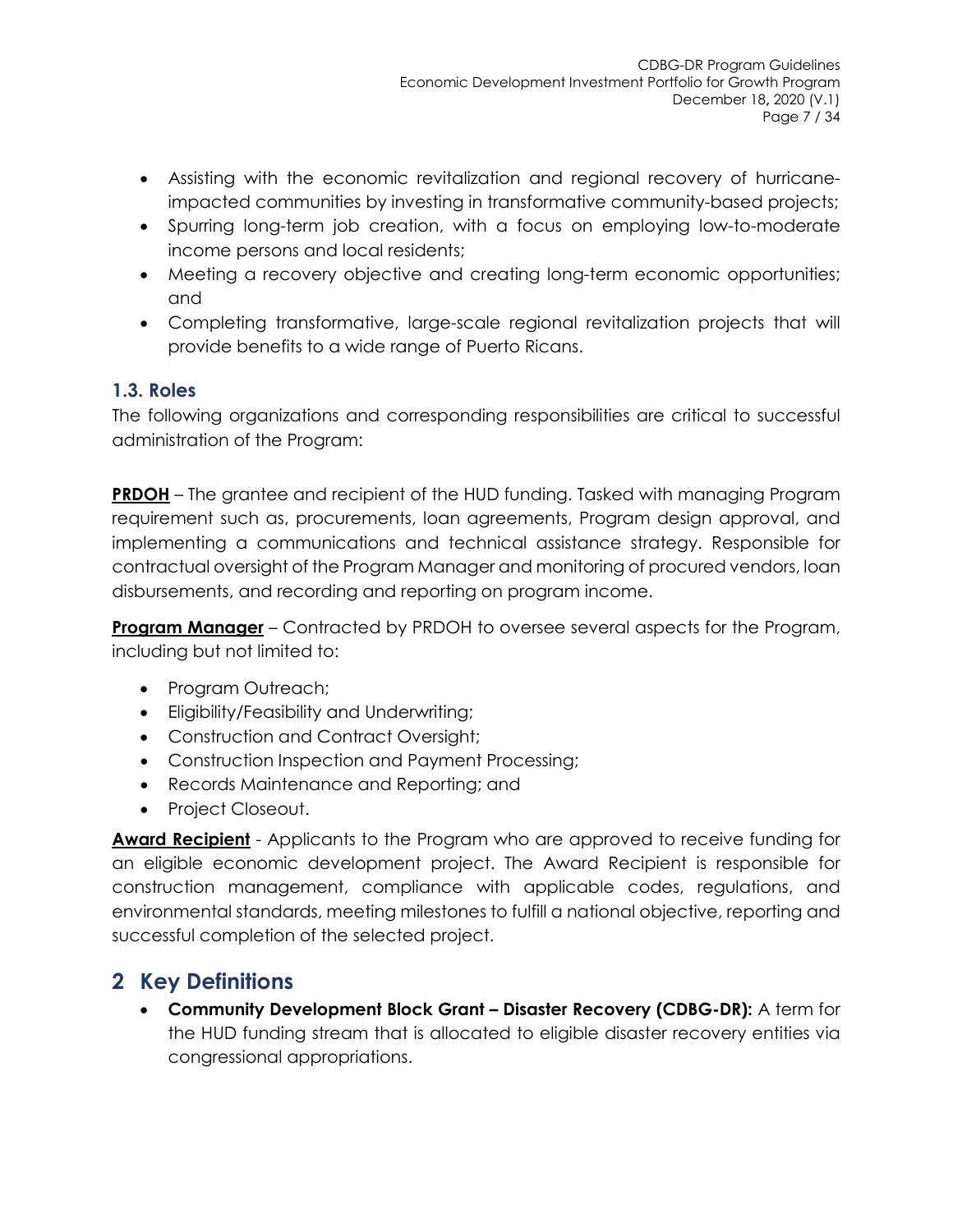- **Critical Recovery Projects:** Projects that are considered pivotal economic development drivers that will address the needs of Puerto Ricans before, during, and after disasters. These projects will not only lead to improved economic outcomes and revitalized neighborhoods that have a high concentration of lowto-moderate income persons, but they will result in economic growth and employment opportunities in some of Puerto Rico's Opportunity Zones.
- **Duplication of Benefits** (**DOB**): Financial assistance received from another source that is provided for the same purpose as CDBG-DR funds.
- **Essential Service:** Essential goods or services are those goods or services necessary for immediate and long-term community recovery. Such goods and services include, but are not limited to, recycling facilities, grocery stores, gas stations, pharmacies, healthcare providers, childcare providers, and social service providers.
- **Full-Time Equivalent (FTE):** Puerto Rico labor laws provide that the regular full-time work week equals forty (40) hours per week. FTE is calculated by dividing an employee's hours worked by 40. Part-time employee hours may be combined to determine an FTE amount (For example, One 40 hour/week position = One FTE. One 20 hour/week position =0.5 FTE. Two 20 hour/week positions= One FTE).
- **Local Funding Participation:** Funds included in the project development budget from one or more Puerto Rico-based entities.
- **Low-to-Moderate Income (LMI):** Low to moderate income populations are those having incomes not more than eighty percent (80%) of Area Median Family Income as established by HUD. This income standard changes from year to year and varies based on household size and geography. HUD has calculated adjusted income limits for Puerto Rico upon which an LMI determination is based.
- **Opportunity Zone (OZ):** Added to the US tax code<sup>[1](#page-7-0)</sup> by the Tax Cuts and Jobs Act on December 22, 2017. An OZ is an economically distressed community where new investments, under certain conditions, may be eligible for preferential tax treatment. OZ's are designed to spur economic development and job creation in distressed communities.
- **Puerto Rico Action Plan and its Amendments (APA):** Defines how the CDBG-DR funding allocation by HUD will be utilized in order to meet the humanitarian needs of the Island's residents through the implementation of a transformative recovery program. The Action Plan provides an analysis of the first damage calculation and

<span id="page-7-0"></span> <sup>1</sup> 26 U.S.C. Subchapter Z.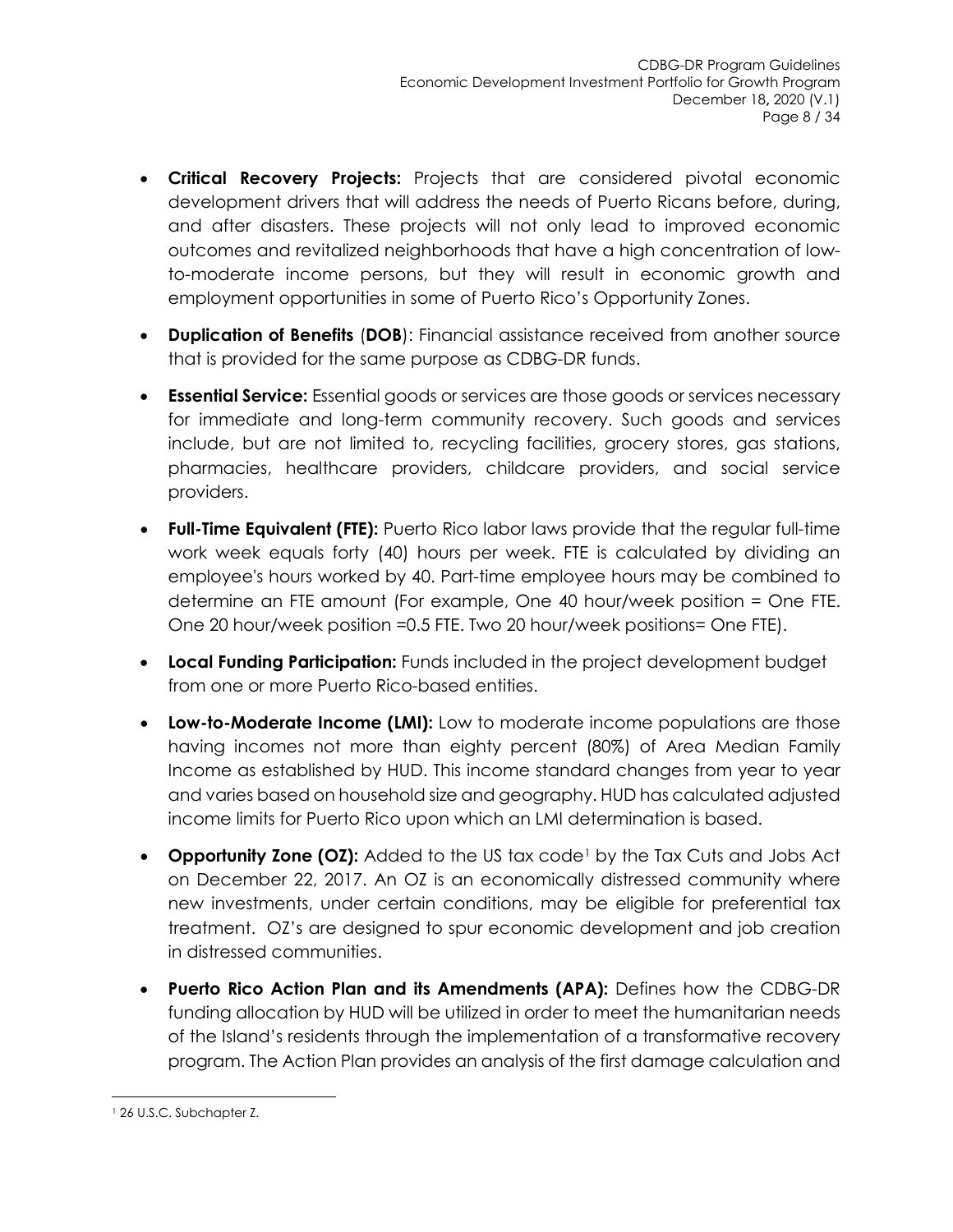reports on the programs that will meet unmet needs of housing, economic recovery and infrastructure. See<https://www.cdbg-dr.pr.gov/en/action-plan/> for the English version and <https://www.cdbg-dr.pr.gov/plan-de-accion/> for the Spanish version.

- **Puerto Rico Department of Housing (PRDOH):** The Department of Housing of Puerto Rico has been designated as the Grantee responsible for administering the CDBG-DR funds allocated to Puerto Rico for the recovery from disasters caused by Hurricanes Irma and María of 2017. PRDOH will provide oversight of this program.
- **United States Department of Housing and Urban Development (HUD)**: The principal federal agency responsible for programs concerned with serving unmet housing needs, enforcing fair housing, and promoting community development.

# <span id="page-8-0"></span>**3 Program Description**

Responding to the varied opportunities that the designation of OZ<sup>2</sup> provides across the Island, the Program will foster both mixed-use<sup>3</sup>, community-based development, and major infrastructure improvements that will support economic revitalization in Puerto Rico. The objective of the Program is to develop a series of projects that will result in economic development in OZ and encourage the use of Opportunity Zone Credits across Puerto Rico. These projects will result in large-scale commercial and industrial development that will address a variety of economic revitalization priorities. This may include, but is not limited to the development and/or redevelopment of:

- Commercial developments such as retail facilities, including but not limited to, shopping centers or stores, hotels, shipping distribution centers or office buildings, industrial/manufacturing complexes such as factories or industrial parks, and public commercial spaces such as convention centers or parking garages;
- Mixed-use developments whereby projects will support business opportunities and other economic development in support of housing; and
- Infrastructure development to support large economic revitalization activities. This includes, but is not limited to, transportation facilities (new roads, street rehabilitation, sidewalk improvements, streetlights, parking facilities, streetscape improvements, etc.) and water, sewer, and drainage improvements directly supporting an economic revitalization activity.

<span id="page-8-1"></span> <sup>2</sup> An interactive map of opportunity zones in Puerto Rico can be found: <https://esrimedia.maps.arcgis.com/apps/View/index.html?appid=77f3cad12b6c4bffb816332544f04542>

<span id="page-8-2"></span><sup>&</sup>lt;sup>3</sup> The IPG Program will only fund the commercial portion of any mixed-use developments.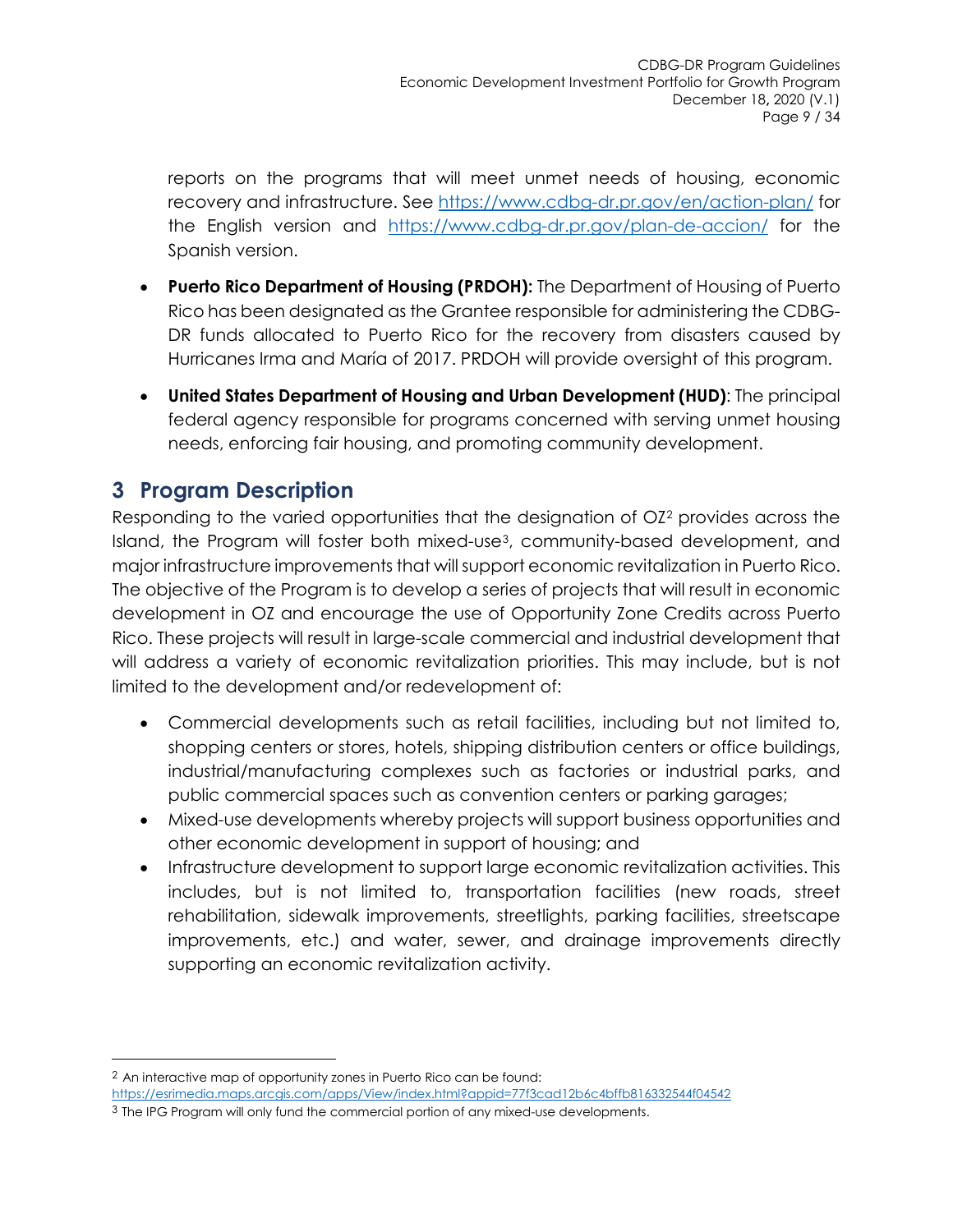# <span id="page-9-0"></span>**4 Program Eligibility**

This Program will provide capital to large-scale projects, which will result in economic growth and job creation, including those in Qualified Opportunity Zones utilizing OZ investment funding, in the form of secured loans. Award terms include, but are not limited to:

- Project must result in an essential service **or** must create/and or retain one new full-time equivalent job for every \$50,000 of CDBG-DR;
- Award amounts range from \$500,000 to \$50,000,000[4;](#page-9-2)
- Loans will not exceed thirty percent (30%) of a project's total cost to include, among others, the development budget (hard and soft costs), and cost of issuance;
- Amortization of principal balance will not exceed thirty (30) years with a maturity of ten (10) to thirty (30) years;
- Interest rate will not exceed two percent (2%) per annum, determined by the project's cash flow, ability to service debt, and other underwriting considerations;
- Loan will be collateralize. The lien position of the collateral, such as real estate, capital equipment or liens on other property, may be subordinated to primary funding debt, if applicable;
- No pre-payment penalty; and
- A portion of the loan may be forgiven based upon adherence to agreedupon terms and conditions.

All projects funded by HUD must:

- Meet a national objective;
- Meet at least one (1) CDBG-DR eligible activity;
- Be performed by an eligible entity;
- Be documentable as an eligible cost; and
- Meet established program eligibility and underwriting criteria.

# <span id="page-9-1"></span>**4.1.National Objective**

Funded activities must meet at least one (1) of the following HUD, CDBG-DR national objectives:[5](#page-9-3)

- Benefit Low-and moderate-income persons (**LMI**)
	- o LMI Job Creation or Retention 24 C.F.R. § 570.483 (b)(4);

<span id="page-9-2"></span> <sup>4</sup> PRDOH could reassess this threshold once completed the outreach phase.

<span id="page-9-3"></span><sup>5</sup> As modified by waiver or alternative requirements in applicable Federal Register Notices.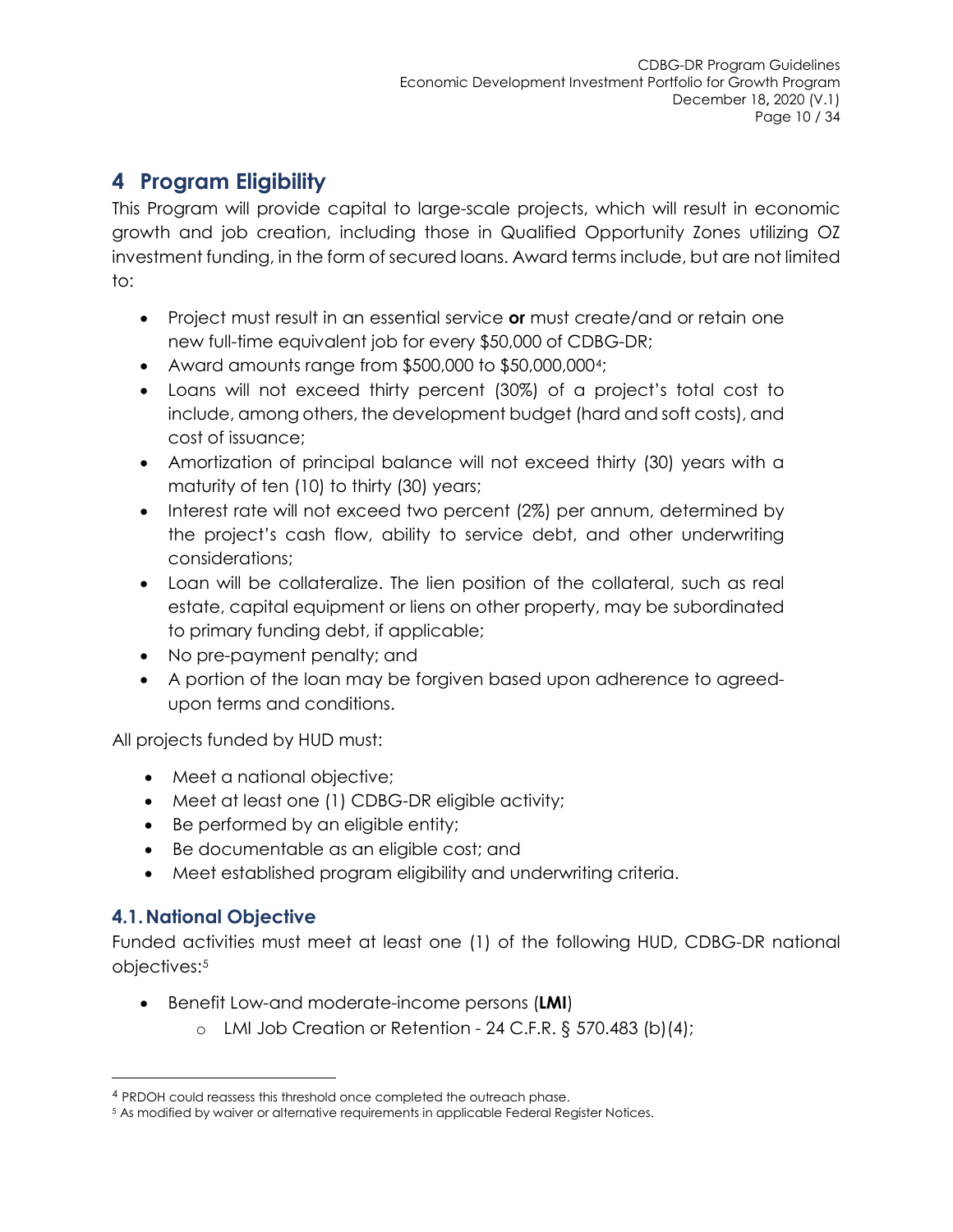- o LMI Area Benefit 24 C.F.R. § 570.483(b)(1); or
- o LMI Limited Clientele 24 C.F.R. § 570.483(b)(2);
- Urgent Need 24 C.F.R. § 570.483(d), certain requirements of which were waived by Federal Register Vol. 83, No. 28 (February 9, 2018), 83 FR 5844, 5856;
- Prevention or Elimination of Slums or Blight 24 C.F.R. § 570.483 (c).

# <span id="page-10-0"></span>**4.2.Eligible Activities**

Eligible activities for this Program, per the Housing and Community Development Act of 1974, are:

- Section  $105(a)(1)$  Acquisition of Real Property;
- Section 105(a)(2) Public Facilities and Improvements;
- Section 105(a)(3) Code Enforcement;
- Section  $105(a)(4)$  Clearance, Rehabilitation, Reconstruction, and Construction of Buildings;
- Section 105(a)(5) Removal of Material and Architectural Barriers;
- Section  $105(a)(7)$  Disposition of Real Property;
- Section  $105(a)(8)$  Public Services (in accordance with 83 FR 5844, 5849);
- Section 105(a)(9) Payment of Non-Federal Share;
- Section  $105(a)(11)$  Relocation;
- Section 105(a)(14) Activities Carried Out through Nonprofit Development Organizations;
- Section 105(a)(15) Assistance to Eligible Entities for Neighborhood Revitalization, Community Economic Development and Energy Conservation;
- Section 105(a)(16) Energy Use Strategies Related to Development Goals;
- Section 105(a)(17) Economic Development Assistance to For-Profit Business;
- Section  $105(a)(21)$  Assistance to Institutions of Higher Education; and
- <span id="page-10-1"></span>• Section 105(a)(22) – Microenterprise Assistance

#### **4.3. Eligible Entities**

Entities eligible to apply for an IPG award include:

- For-profit Businesses;
- Not-for-profit Organizations;
- Community-based Economic Development Organizations;
- Community Development Financial Institutions;
- Units of General Local Government, including departments and divisions (undertaking projects to support economic development projects);
- Government of Puerto Rico Agencies, Authorities, Trusts, and Boards (undertaking projects to support economic development projects); and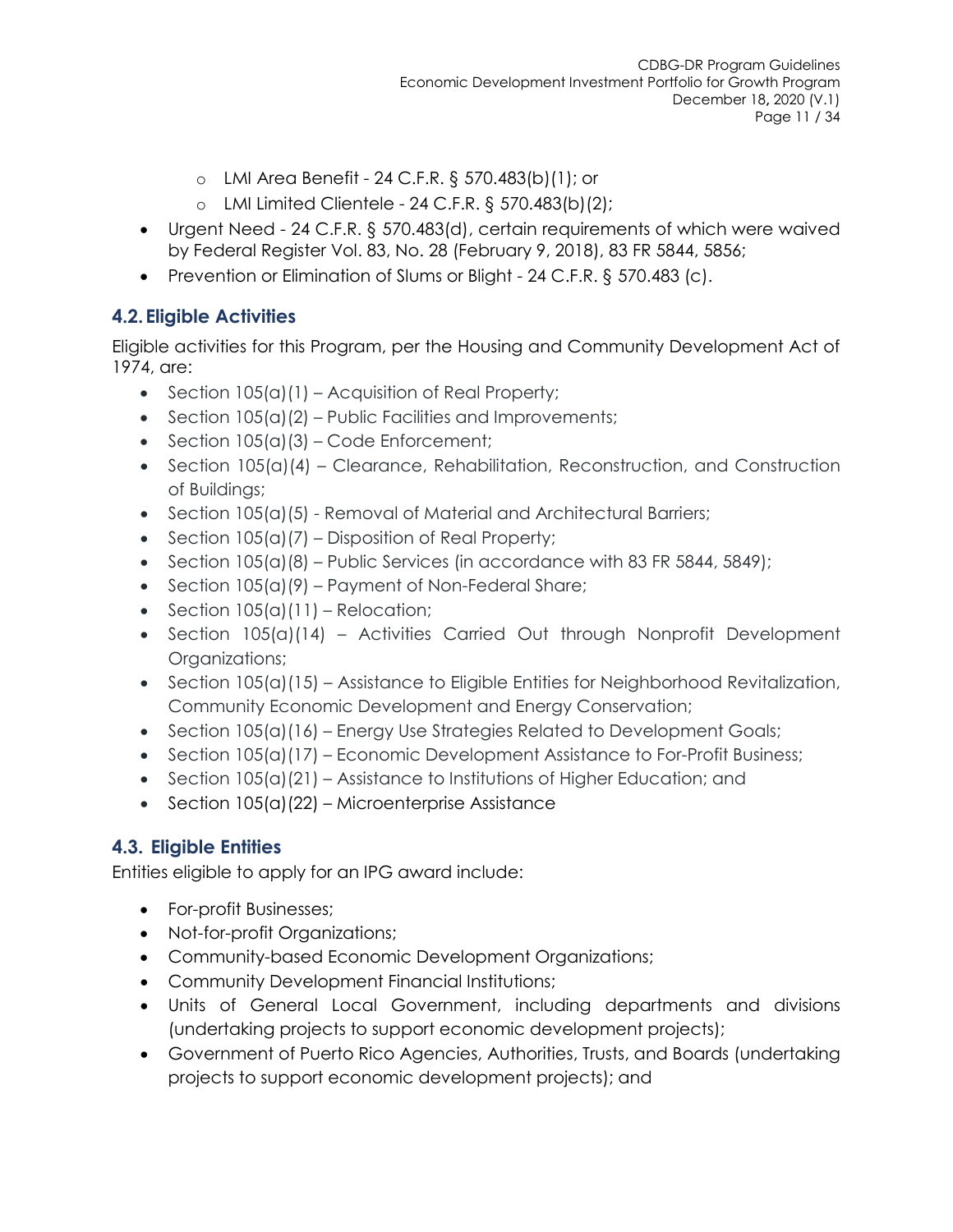• Public-private partnerships as defined by Act 29-2009, as amended by Act 297- 2012, Act 26-2013, Act 173-2013, Act 237-2014; Act 1-2017 and Act 95-2017; "Public-Private Partnership Act".[6](#page-11-1)

The following entities are ineligible to apply for an IPG award:

- Entities that operate facilities that are not open to the general public and serve a predominantly higher income clientele;
- Entities that operate professional sports teams, yacht clubs, non-public recreation facilities, private or commercial golf courses or country clubs, and casinos or other gambling establishments;
- Entities that own private utilities;
- Entities engaged in lobbying or political activities;
- Entities engaged or involved in religious activities, except where expenses are clearly distinguishable between the organization's religious and secular activities; and
- Entities and/or owners currently in any foreclosure or bankruptcy proceedings that directly affect their ability to achieve program outcomes and/or cover debt service obligations.

#### <span id="page-11-0"></span>**4.4.Eligible Costs**

Eligible Use of Funds include, but are not limited to:

- Acquisition, construction, renovation, rehabilitation or other improvement of a commercial property;
- Infrastructure improvements related to a project;
- Non-residential leasing and tenant improvements of space in an existing building;
- Purchasing capital equipment and/or inventory;
- Demolition/clearance; and
- Activities related to the American with Disabilities Act (ADA)<sup>[7](#page-11-2)</sup> and removing barriers to accessibility.

Ineligible uses of funds include, but are not limited to:

- Refinancing of existing debt;
- Payment of any tax arrearages, governmental fines or penalties;
- Political or religious activities;
- Buying out any stockholder or equity holder in a business;

<span id="page-11-2"></span><sup>7</sup> 42 U.S.C. § 12101 *et seq.*

<span id="page-11-1"></span> <sup>6</sup> The Public Private Partnership Act is publicly available online at: [https://aafaf.pr.gov/p3/wp](https://aafaf.pr.gov/p3/wp-content/uploads/2020/02/law29-2009english.pdf)[content/uploads/2020/02/law29-2009english.pdf.](https://aafaf.pr.gov/p3/wp-content/uploads/2020/02/law29-2009english.pdf)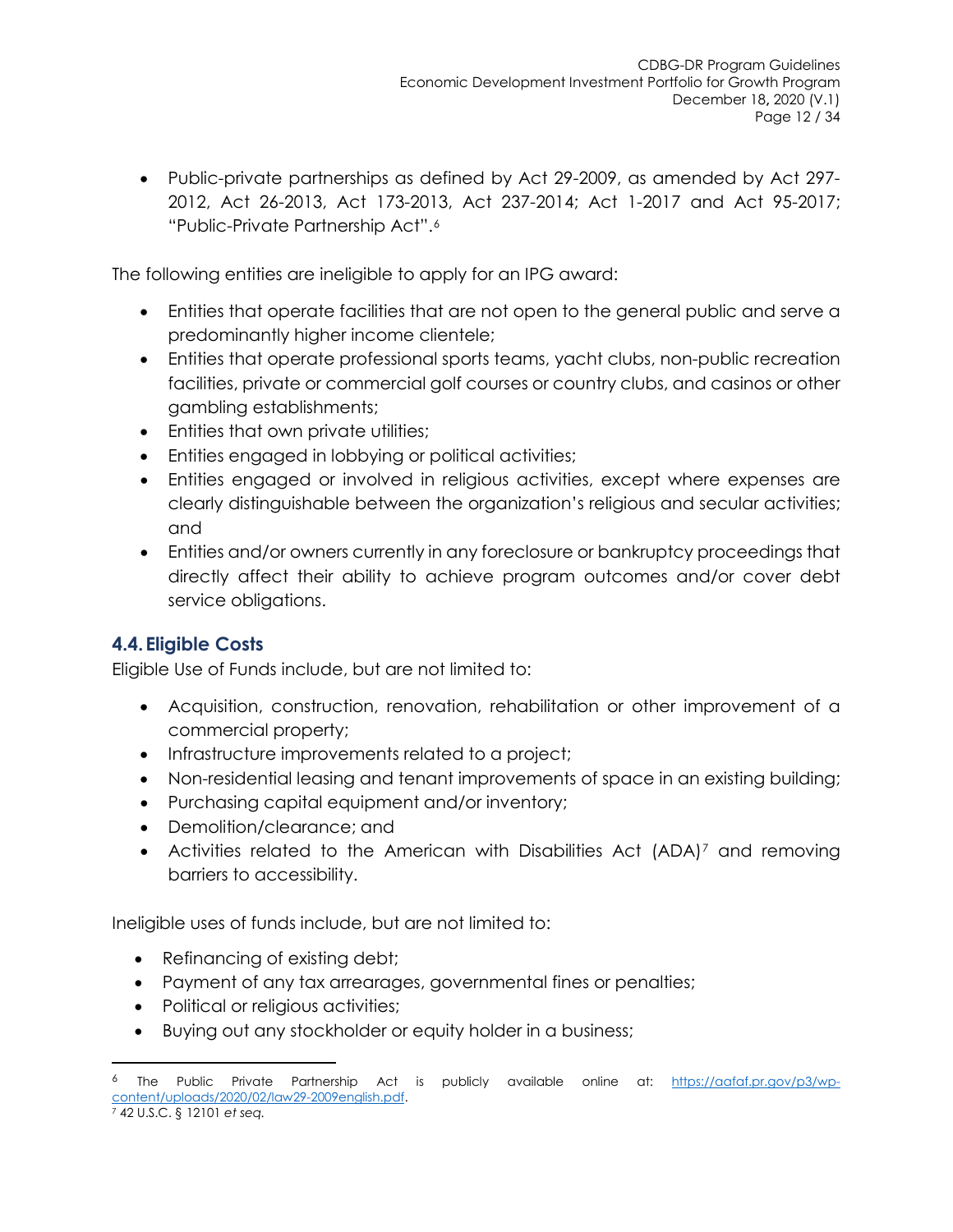- Buying out or reimbursing any family member;
- Purchase of instruments or investments for the sole purpose of a return on investment; and
- All other activities prohibited by the CDBG regulations in 24 C.F.R. Part 570, or 2 C.F.R. Part 200.

#### <span id="page-12-0"></span>**4.5.Underwriting Criteria**

As required by the corresponding eligible activity, award applicants may be required to meet the following minimum underwriting criteria:

- 1. A minimum credit score of 600 for owners with twenty five percent (25%) or more ownership interest or guarantors;
- 2. Minimum current and projected debt coverage ratio of 1.1:1 (including all new debt service resulting from the project);
- 3. Must provide adequate collateral, such as the resulting real estate, capital equipment, and other collateral if necessary, with a loan to value ratio not to exceed 100%; and
- 4. Personal guarantee is required for owners with twenty five percent (25%) or more ownership interest.
	- Entities without twenty five percent (25%) or more ownership interest will be required to meet alternative requirements, which may include a reduced loan to value ratio and/or alternative guarantors.

These applicants must meet the CDBG Underwriting Criteria of 24 C.F.R. § 570.209:

- 1. That project costs are reasonable;
- 2. That all other sources of project financing are committed;
- 3. That CDBG funds are not substituted for non-Federal financial funding or support;
- 4. That the project is financially feasible;
- 5. That to the extent practicable, the return on the applicant's equity investment will not be unreasonably high; and
- 6. That to the extent practicable, CDBG funds are disburse on a pro rata basis with other finances provided to the project.

#### <span id="page-12-1"></span>**4.6. Partial Loan Forgiveness**

A project that meets specific program goals will be eligible to have **up to** fifty percent (50%) of their loan forgiven upon satisfactory payments of the required portion of the loan. The forgivable portion will not be repayable unless the awarded business is placed in default or does not meet the loan forgiveness requirements. Defaulted or noncompliant loans will be subject to full repayment of their loan per the terms of the loan agreement. Partial loan forgiveness is calculated based on the following criteria: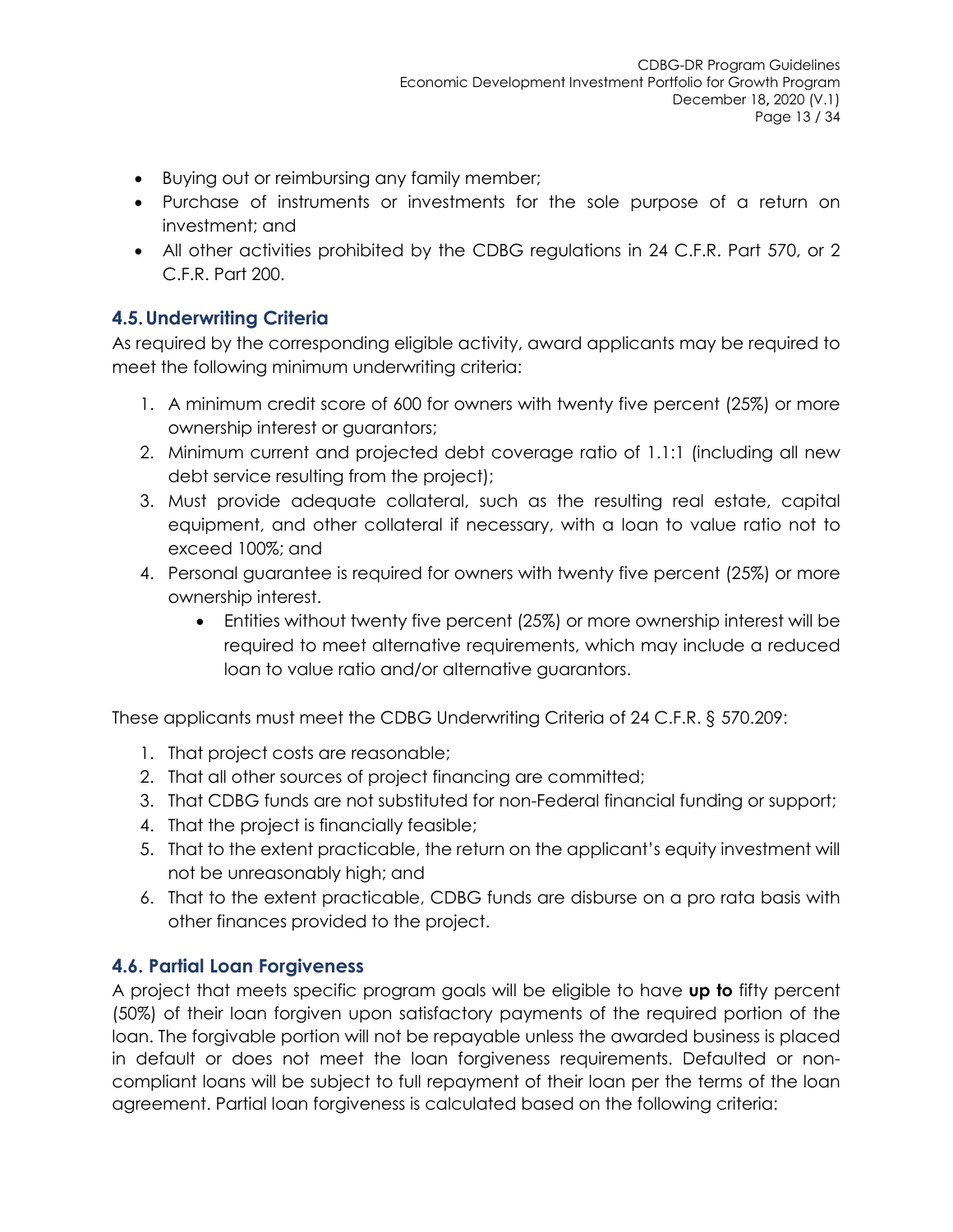| <b>CRITERIA</b>                                                                                                                        | <b>DESCRIPTION</b>                                                                                                                                                                                                        | <b>FORGIVENESS</b><br><b>AWARDED</b>                                                                                                     |  |  |
|----------------------------------------------------------------------------------------------------------------------------------------|---------------------------------------------------------------------------------------------------------------------------------------------------------------------------------------------------------------------------|------------------------------------------------------------------------------------------------------------------------------------------|--|--|
| 1) Benefits Low-to-<br><b>Moderate Income</b><br><b>Persons</b>                                                                        | The project successfully meets HUD's National<br>Objective of benefitting low-to-moderate income<br>persons, either by LMI area benefit, LMI job<br>creation, or LMI limited clientele.                                   | If yes, 20% of<br>awarded amount<br>is forgiven.                                                                                         |  |  |
| 2) More than 10%<br><b>Local Funding</b><br>Participation                                                                              | For every additional 22.5% in local funding<br>participation over the minimum of 10% required<br>(10% to 32.5%, 32.5% to 55%, 55% to 77.5%, 77.5% to<br>100%), an additional 5% will be forgiven<br>incrementally.        | If yes, 5% of the<br>awarded amount<br>is forgiven for<br>every increment<br>met, with a max of<br>20%.                                  |  |  |
| 3) Excess of<br>Minimum Job<br><b>Creation Benefit</b>                                                                                 | The minimum threshold of job creation is one FTE job<br>for every \$50,000 of CDBG funds awarded. For<br>every additional FTE job created above that<br>minimum amount, \$25,000 of the award amount will<br>be forgiven. | An amount of<br>$$25,000$ is forgiven<br>for every new FTE<br>job created<br>above the<br>minimum required<br>per the loan<br>agreement. |  |  |
| Forgiveness equals the total from items 1 through 3.<br>The maximum loan forgiveness is capped at 50% of<br>the original award amount. |                                                                                                                                                                                                                           |                                                                                                                                          |  |  |

# <span id="page-13-0"></span>**5 Program Level Outreach**

Potential applicants will be able to obtain information about program timing and participation in English and Spanish at <https://www.cdbg-dr.pr.gov/en/> and [https://www.cdbg-dr.pr.gov/.](https://www.cdbg-dr.pr.gov/) Prior to the pre-application phase, PRDOH will conduct outreach to provide potential applicants across regions of Puerto Rico opportunities to learn about the program, understand program goals, and how projects can meet a recovery objective of this program.

Outreach will be organized and undertaken by PRDOH per plans to be developed in to encourage meaningful participation from hard to reach business owners and benefit to underserved communities, including minority, women, and LMI-owned business owners and microenterprises. These outreach efforts will comply with the PRDOH Fair Housing & Equal Opportunity Policy, Language Access Plan and accessible communication requirements under section 504 of the Rehabilitation Act of 1973<sup>[8](#page-13-1)</sup> and the ADA. Economic

<span id="page-13-1"></span> <sup>829</sup> U.S.C. § 701 *et seq.*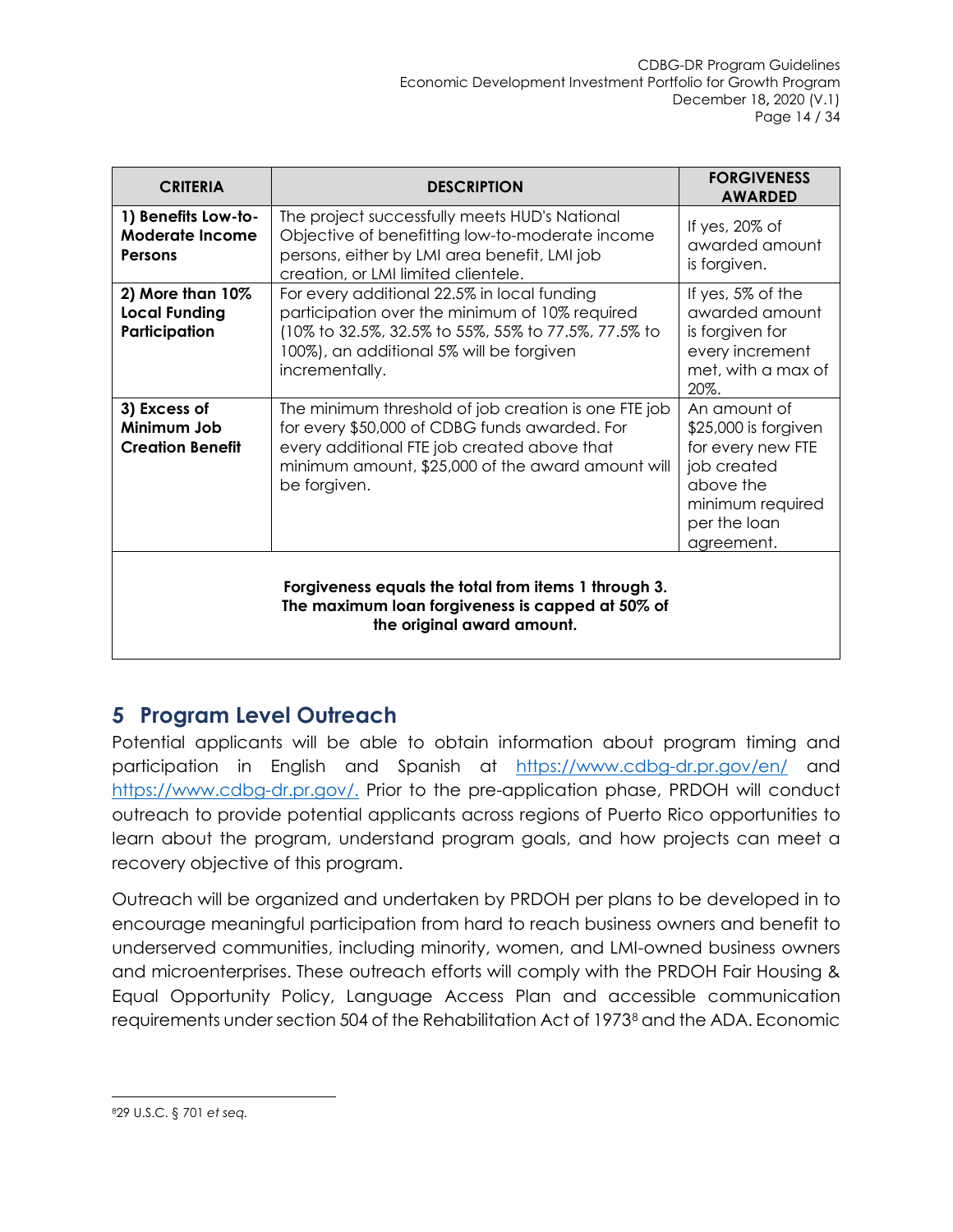recovery priorities will be determined by PRDOH in conjunction with these outreach efforts.

# <span id="page-14-0"></span>**6 Application Process**

PRDOH will implement this program using a direct distribution model. The application process will contain two steps: a pre-application phase and a full application phase.

The Program will open with a Pre-Application phase in which interested parties will be able to submit pre-applications to PRDOH for an initial review and eligibility screening. This pre-application will provide a general project description, preliminary project budget, and other preliminary items to introduce the proposed project to PRDOH. During this process, PRDOH will be able to verify that the applicant and proposed activity meet minimum HUD requirements and identity the corresponding national objective.

Entities with eligible pre-applications will be invited to submit full applications to the program in phases, which will be based on economic priorities identified by PRDOH. The number of phases will be determined by aligning PRDOH's priorities with the universe of eligible projects from the pre-application phase. Projects located in declared HUD Opportunity Zones and that include OZ fund investments will be underwritten prior to those that do not include O<sub>7</sub> fund investments.

#### <span id="page-14-1"></span>6.1. **Pre-Application Questions**

Applications must be submitted electronically at [https://www.cdbg-dr.pr.gov/.](https://www.cdbg-dr.pr.gov/)[9](#page-14-3) Information required in the pre-application will include, but is not limited to:

- 1. Applicant Information
- 2. Proposed Project Description
- 3. Proposed Project Funding
- 4. Disaster Recovery Rationale
- 5. Project Benefits

#### <span id="page-14-2"></span>**6.2. Full Application Questions**

Applications must be submitted electronically at [https://www.cdbg-dr.pr.gov/.](https://www.cdbg-dr.pr.gov/)<sup>[10](#page-14-4)</sup> Information required in the full application will include, but is not limited to:

- 1. Business description and history;
- 2. Source and use of all committed funds;
- 3. Area(s), industry(s), and people served by the project;
- 4. Demonstrate a disaster recovery rationale;

<span id="page-14-3"></span> <sup>9</sup> The direct link will be provided once it is available.

<span id="page-14-4"></span><sup>10</sup> The direct link will be provided once it is available.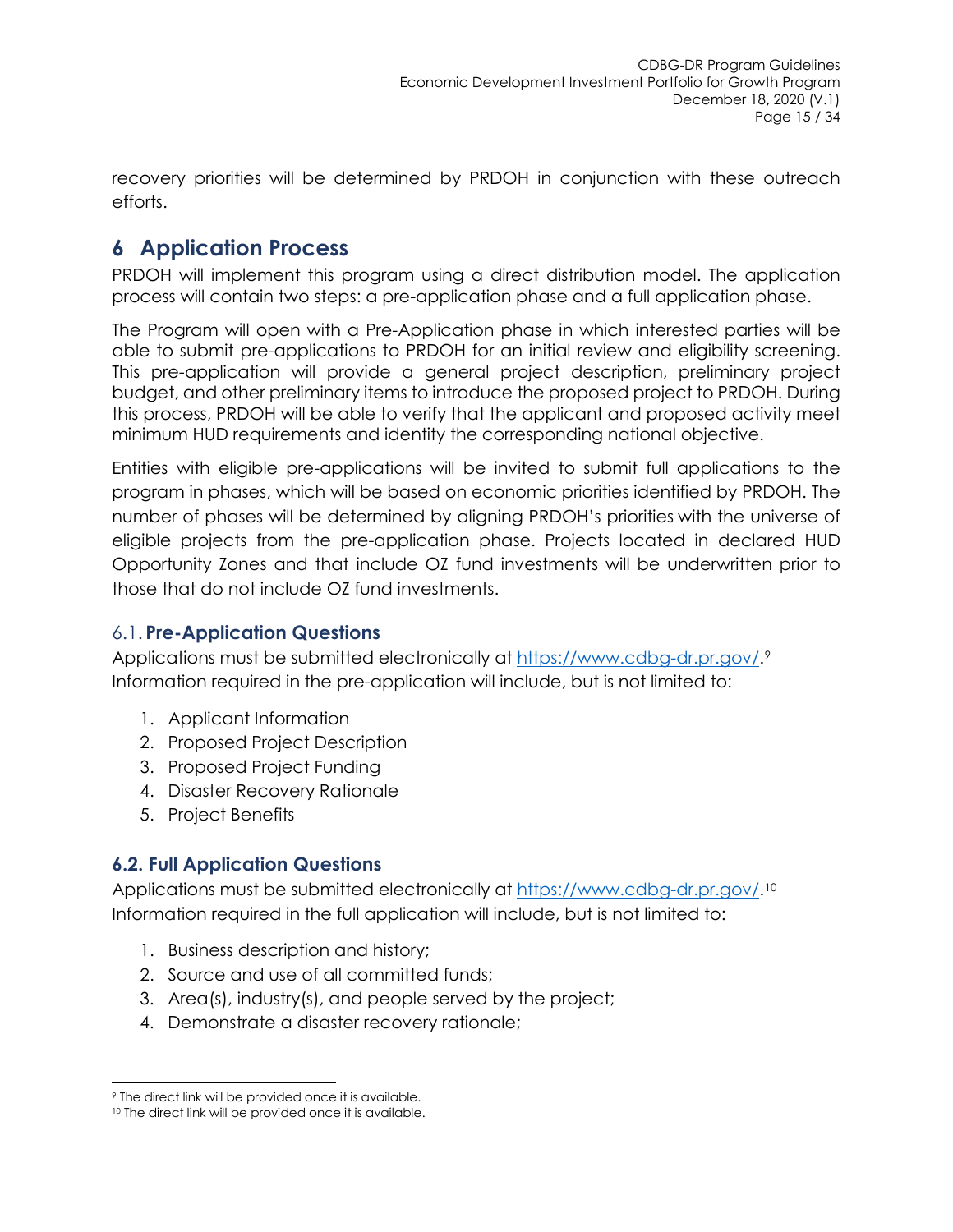- 5. Detailed description of how the project will create or retain jobs and how many jobs will be created or retained;
- 6. Timetable of projected start and completion, including a summary of any actions that have already been undertaken;
- 7. Personal and/or business competencies and capabilities necessary to achieve project success and completion; and
- 8. Public-sector projects done in support of another economic development project will need to submit that project's information and commitments of that project's development upon completion of the public-sector project and willingness to submit documentation for HUD compliance.

#### <span id="page-15-0"></span>6.2.1 Full Application Documentation Requirements

In addition to the application, the following documents must be included:

- 1. Documentation of commitment of all sources of funding (equity/other sources of financing);
- 2. All current relevant financial information and project pro-forma;
- 3. Signed federal or Puerto Rico tax returns for existing businesses including all schedules for the prior three (3) years;
- 4. Financial statements for last two (2) quarters for existing businesses;
- 5. Signed federal or Puerto Rico personal tax returns for all twenty five percent (25%) or more owners/principals for most recent three (3) years;
- 6. Personal financial statements for all twenty five percent (25%) or more owners;
- 7. Copy of current government-issued identification for all twenty five percent (25%) or more owners/principals;
- 8. Proof of business/ownership structure;
- 9. Documentation that demonstrates that the project will have no adverse effects on displacement or poverty levels on the island;
- 10. A project-level public communication and outreach plan to demonstrate how stakeholder involvement will be handled before the commencement of the project and throughout the project's life span; and
- 11.Additional documentation besides the aforementioned documents may be requested.

#### <span id="page-15-1"></span>**6.3. Pre-Application and Full Application Review Processes**

The following is a general outline of the process for submitting a pre-application and full application to the program:

#### <span id="page-15-2"></span>6.3.1 Pre-Application Review

• PRDOH will welcome the public to submit pre-applications for a preliminary eligibility review of the IPG Program.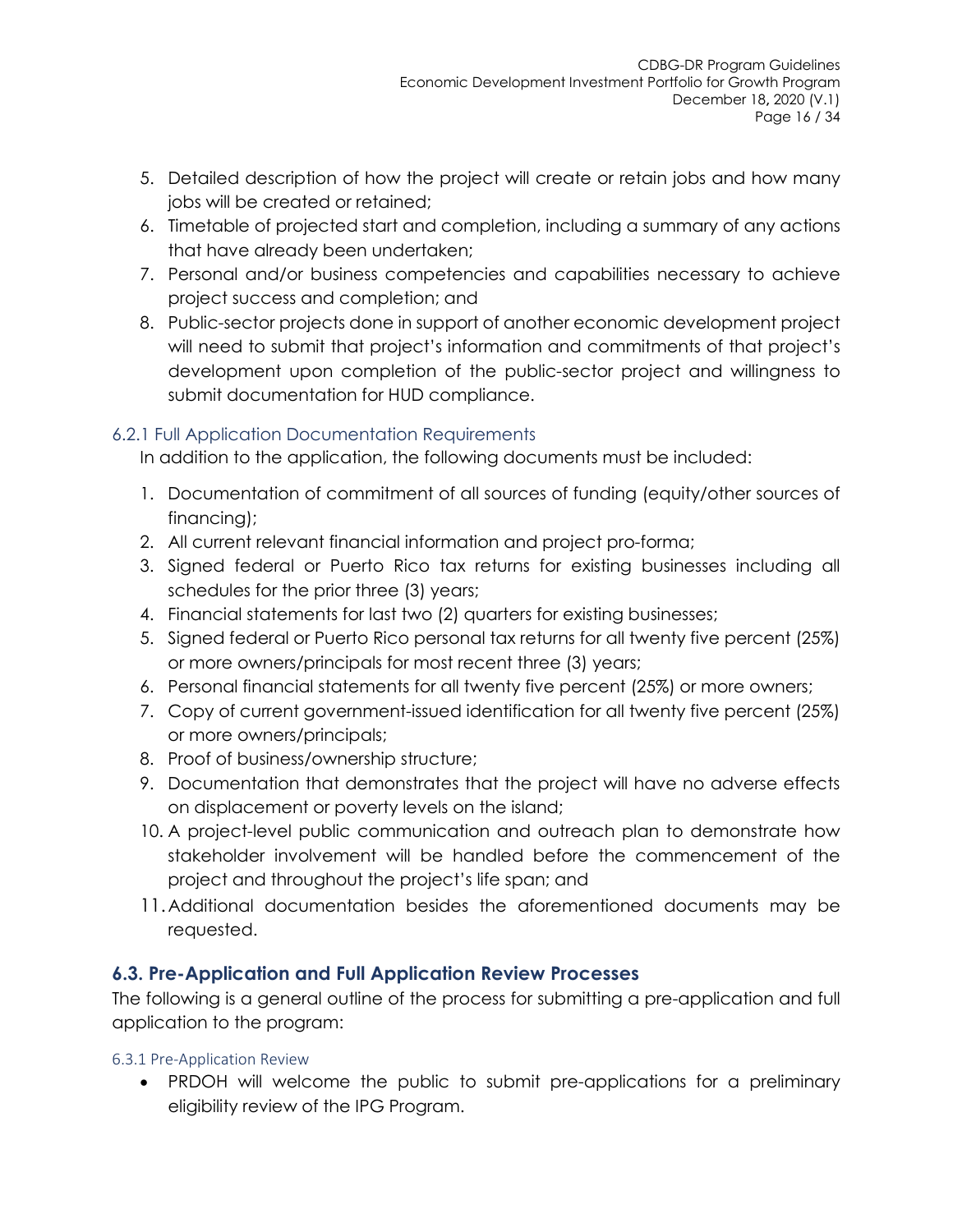• Written notifications will be sent to ineligible applicants or applicants proposing ineligible projects. Eligible projects will be notified that they will be able to submit a full application at a later date.

#### <span id="page-16-0"></span>6.3.2 Full Application Award Process

- Eligible applicants will be invited to submit a full application electronically via the PRDOH CDBG-DR website: [https://www.cdbg-dr.pr.gov/.](https://www.cdbg-dr.pr.gov/)<sup>[11](#page-16-2)</sup> The phasing and timing of the application windows will be determined by PRDOH;
- PRDOH notifies the applicant that the application has been received and is being processed;
- PRDOH reviews the application for completeness, eligibility requirements and alignment with program requirements and goals;
- Eligible applications will be presented to a committee consisting of three (3) to seven (7) PRDOH and Program Management Staff selected by the Secretary, for review and approval to proceed to underwriting[;12](#page-16-3)
- PRDOH contacts the applicant to request additional information needed to complete underwriting and to schedule a site visit with committee members, if necessary;
- Applicant must provide the necessary information requested within **sixty (60) days** of being notified;
- PRDOH conducts underwriting analysis, duplication of benefits review, and determines award amount and terms;
- PRDOH confirms that all other sources of financing are committed and available;
- PRDOH presents final analysis to the committee for review and approval;
- PRDOH sends the Award letter to the applicant;
- Applicant signs the loan agreement;
- Funding is disbursed as agreed in the loan agreement;
- Award recipient repays loan as agreed upon in the loan agreement; and
- Award recipient submits documentation as requested for program reporting and compliance purposes.

# <span id="page-16-1"></span>**7 Reporting**

Award recipients receiving federal award funds must complete a quarterly report in which they provide an overview on the project's progress to date, compliance with job creation/ retention (if applicable), and include a summary of the progress expected for the next quarter. Additional compliance reporting, including but not limited to that for

<span id="page-16-2"></span><sup>&</sup>lt;sup>11</sup> The direct link will be provided once it is available.

<span id="page-16-3"></span><sup>&</sup>lt;sup>12</sup> The total number of committee members will always be an odd number for tie breaking purposes.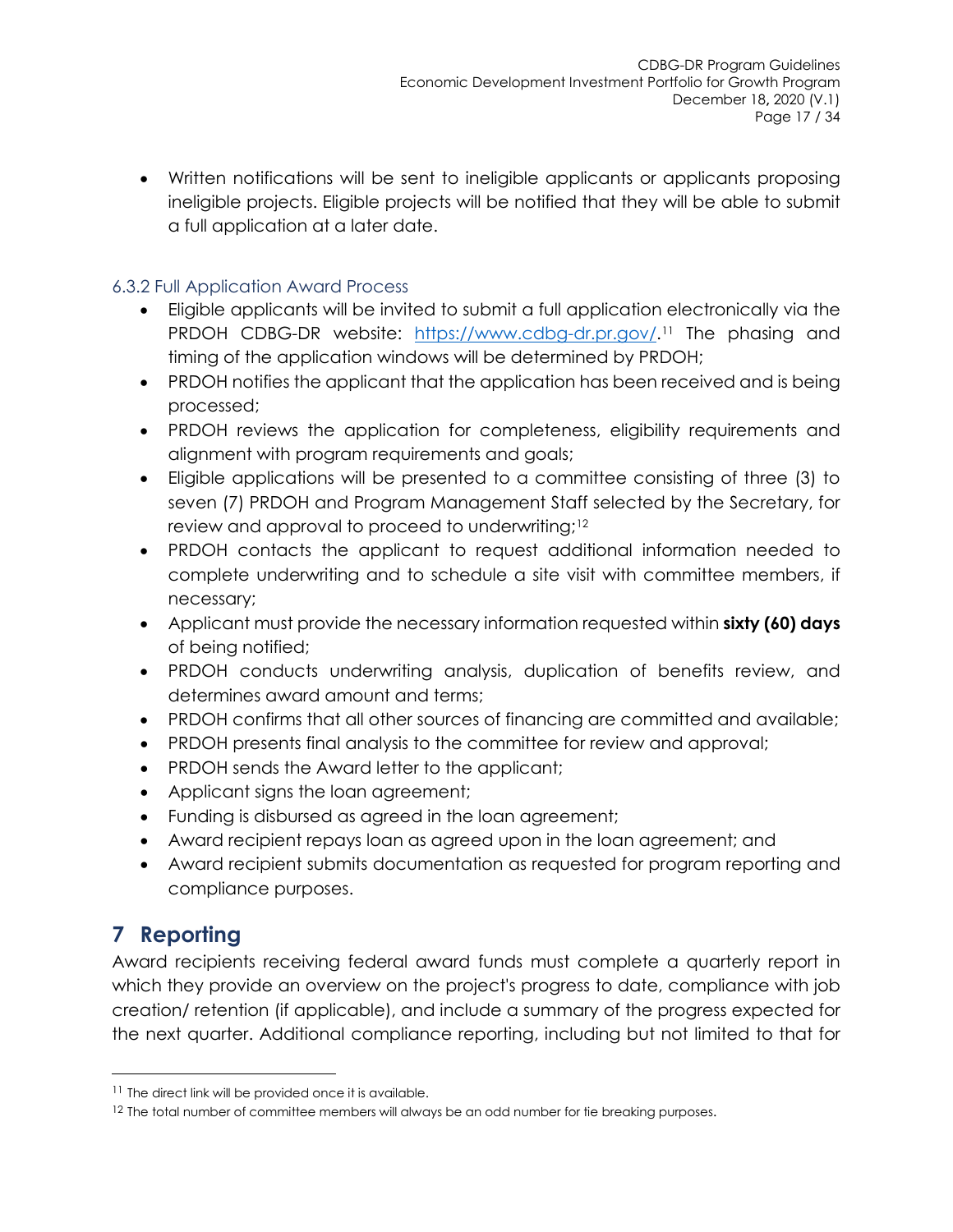Section 3 of the Housing and Urban Development Act of 1968, as amended, 12 U.S.C. §1701u, and Davis Bacon and Related Acts, as amended, 40 U.S.C. §3141-3148, will be maintained in accordance with the reporting requirements under the CDBG-DR regulations, applicable PRDOH CDBG-DR policies, and executed agreements. Reporting requirements will be detailed in the loan agreement for each award and must be submitted on the agreed upon schedule.

# <span id="page-17-0"></span>**8 Duplication of Benefits (DOB)**

The Robert T. Stafford Disaster Relief and Emergency Assistance Act (Stafford Act), as amended, 42 U.S.C. § 5121 *et seq*., prohibits any person, business concern, or other entity from receiving Federal funds for any part of such loss as to which they have received financial assistance under any other program, from private insurance, charitable assistance, or any other source. As such, PRDOH must consider disaster recovery aid received by Program Applicants from any other federal, state, local or other source and determine if any assistance is duplicative. Any assistance determined to be duplicative must be deducted from the Program's calculation of the Applicant's total need prior to awarding assistance.

To be eligible to receive CDBG-DR funds under the Program and as part of the application process, all applicants must confirm and provide assurance that efforts will be made to avoid a "duplication of benefits." PRDOH understands and expects that some projects funded through this Program, may also be able to receive other types of Federal funding, therefore, a DOB analysis will be performed for each funded project.

Program controls to prevent duplication of benefits include, but are not limited to:

- Certification that business applicants will notify PRDOH of all potential DOBs as part of the information submitted in their applications;
- Verification of specific DOBs through various available sources such as FEMA, the Small Business Administration, insurers, and any other sources of funding;
- Requiring the applicant to authorize PRDOH to contact all potentially duplicative funding sources on their behalf to verify all funding sources received and/or approved; and
- Calculation of duplication of benefits per Federal Register Notice 84 FR 28836.

# <span id="page-17-1"></span>**9 Environmental Review**

An environmental review is the process of reviewing a project and its potential environmental impacts to determine whether it meets federal, state, and local environmental standards. Every project undertaken with Federal funds, and all activities associated with such project, are subject to the provisions of the National Environmental Policy Act of 1969 (NEPA), 42 U.S.C. 4327 *et seq.*, as well as to the HUD environmental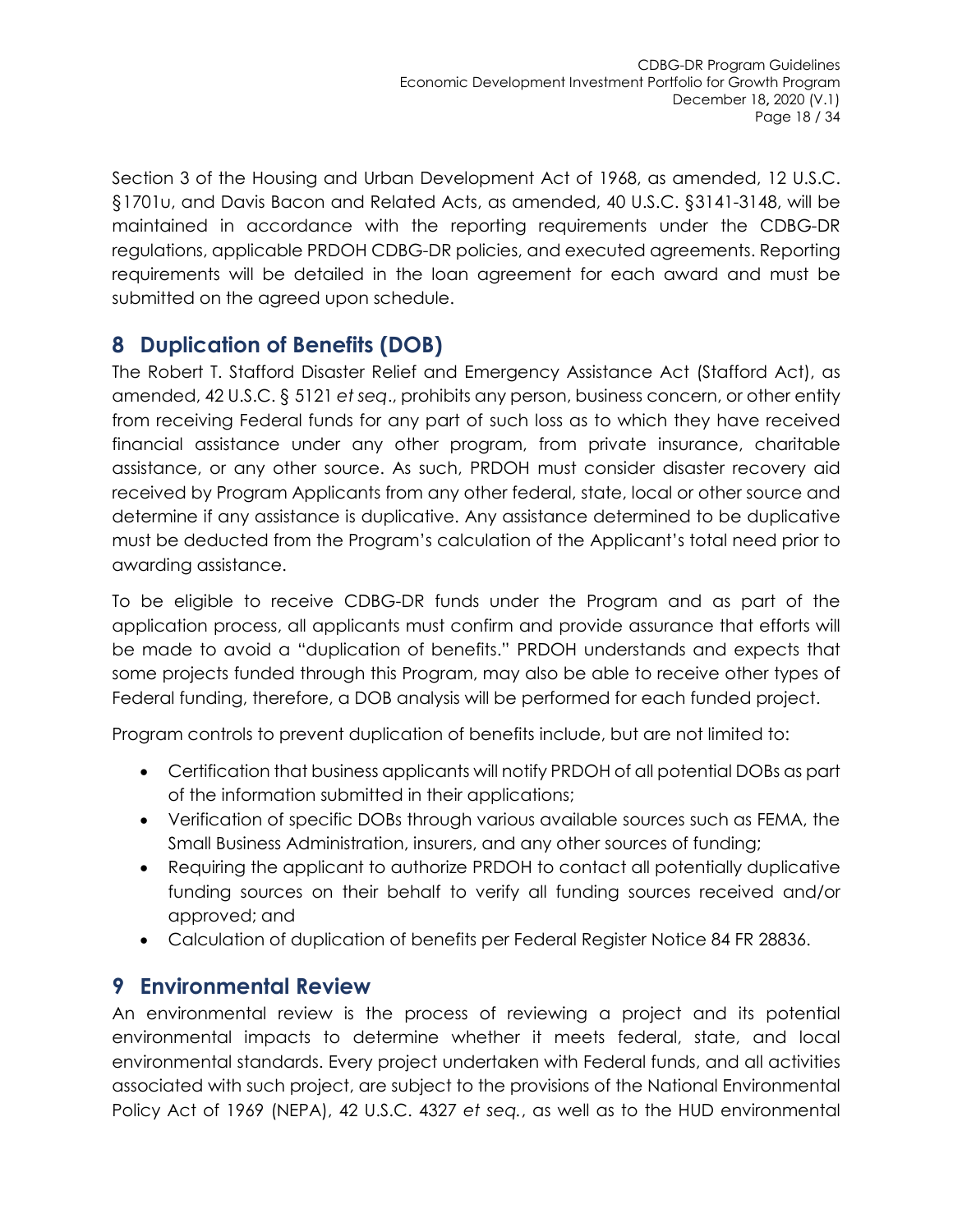review regulations at 24 C.F.R. Part 58 on Environmental Review Procedures for Entities Assuming HUD Environmental Responsibilities.

A HUD environmental review would need to be performed for the project. This type of environmental review is different from a Phase One typically required from a bank. Also, the applicant must receive from PRDOH an Environmental Notice to proceed prior to making any choice-limiting actions regarding the project, including demolition or grading of the property, entering construction contracts, commencement of construction, or any other choice-limiting action. Once a pre-application is submitted, choice-limiting actions cannot be undertaken.

#### <span id="page-18-0"></span>**9.1. Environmental Level of Review**

Laws and regulations which contain environmental provisions with which the Program must comply include, but are not limited to:

- Protection of Historic Properties (36 C.F.R. § 800)
- Floodplain Management and Protection of Wetlands (24 C.F.R. § 55, Executive Order 11988 and Executive Order 11990)
- Sections 307 (c) and (d) of the Coastal Zone Management Act of 1972 (**CZMA**), as amended, (16 U.S.C. § 1456)
- Sole Source Aquifers (40 C.F.R. § 149)
- Endangered Species Act of 1973, as amended (50 C.F.R. § 402)
- Section 7 (b)(c) of the Wild and Scenic Rivers Act of 1968 (WSRA), as amended, (16 U.S.C. § 1278 - Restrictions on Water Resources Projects)
- Air quality provisions as found in Sections 176 (c) and (d) of the Clean Air Act, as amended, (42 U.S.C. § 7506) and in Title 40 of the Code of Federal Regulations (40 C.F.R. Parts 6, 51, and 93)
- Farmland Protection Policy Act (**FPPA**) (7 U.S.C. § 4201 *et seq*., implementing regulations 7 C.F.R. Part 658, of the Agriculture and Food Act of 1981, as amended)
- Environmental Criteria and Standards (24 C.F.R. part 51 §§ 51.1 51.305)
	- o Noise Abatement and Control (24 C.F.R. §§ 51.100 51.106)
	- o Siting of HUD-Assisted Projects Near Hazardous Operations Handling Conventional Fuels or Chemicals of an Explosive or Flammable Nature (24 C.F.R. §§ 51.200 - 51.208)
	- o Siting of HUD Assisted Projects in Runway Clear Zones at Civil Airports and Clear Zones and Accident Potential Zones at Military Airfields (24 C.F.R. § 51 §§ 51.300 - 51.305)
- Toxic/Hazardous Materials (24 C.F.R. § 58.5(i)(2)(i))
- Federal Actions to Address Environmental Justice in Minority Populations and Low-Income Populations (Executive Order 12898, signed on 1994)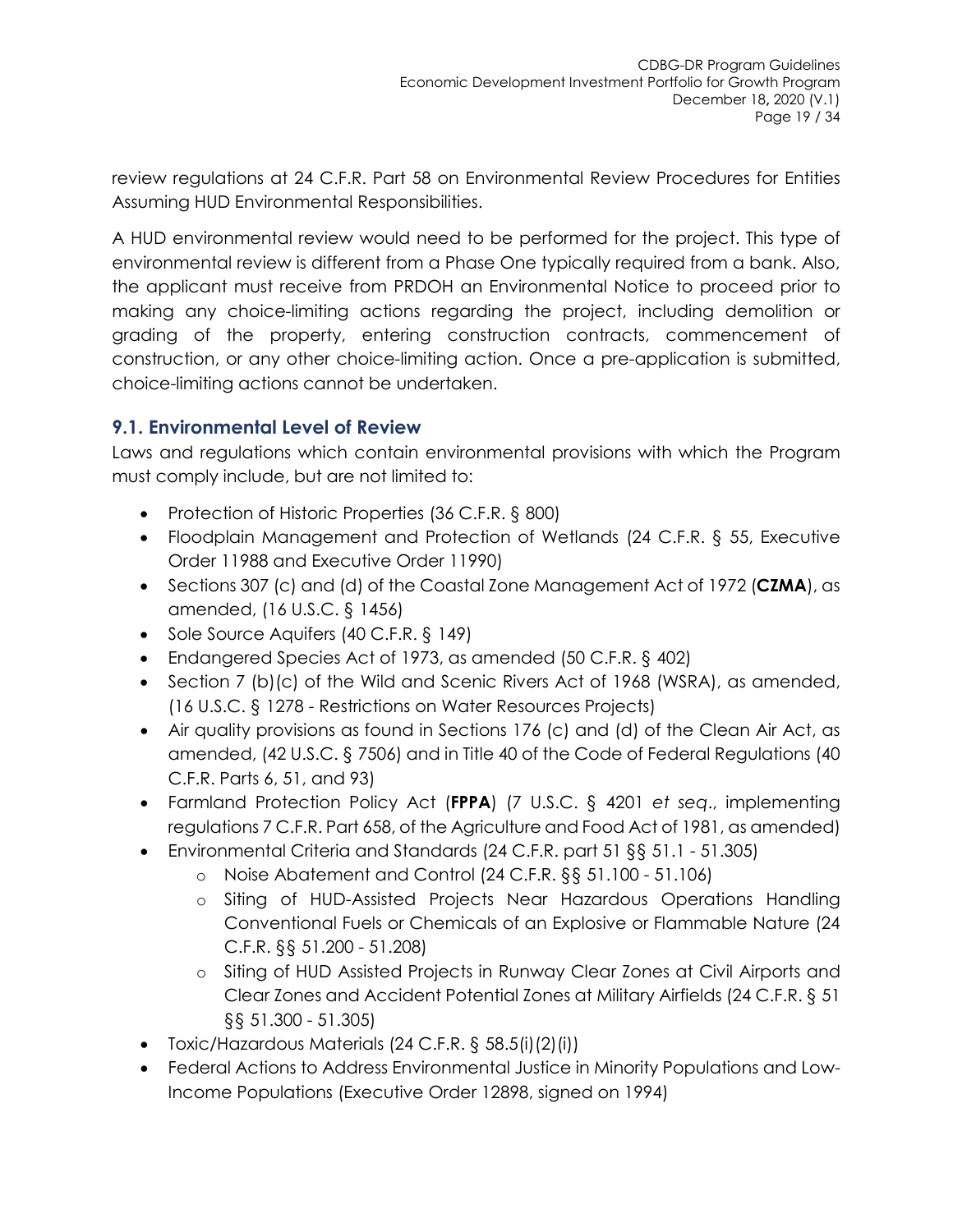To conduct the appropriate level of environmental review, the Program will need to determine the environmental classification of the project. The term "project" may be defined as an activity or group of activities geographically, functionally, or integrally related, regardless of funding source, to be undertaken by the Program in whole or in part to accomplish a specific objective.

Prior to taking any choice limiting action, a determination of one of the following three (3) major environmental classifications for projects must be made:

- **Exempt Activities:** These are activities which, by their nature, are highly unlikely to have any direct impact on the environment. Accordingly, these activities are not subject to most of the procedural requirements of environmental review. If a project is determined to be exempt, the Program must document in writing that the project is exempt and meets the conditions for exemption spelled in 24 C.F.R. § 58.34. In addition to making the written determination of exemption, the Program must also determine whether any of the requirements of 24 C.F.R. § 58.6 are applicable and address as appropriate.
- **Categorically Excluded Activities:** These are activities for which no Environmental Impact Statement or Environmental Assessment and finding of no significant impact under NEPA is required. These activities are divided into those that are and those that are not subject to related laws and authorities at 24 C.F.R. § 58.5. Examples of categorically excluded activities not subject to related laws and authorities under 24 C.F.R. § 58.5 include: tenant based rental assistance; supportive services; operating costs; economic development activities; activities to assist homebuyers to purchase existing dwelling units or units under construction; and affordable housing predevelopment costs with no physical impact. To complete environmental requirements for categorically excluded activities not subject to 24 C.F.R. § 58.5, the Program must make a finding of categorical exclusion and include such finding in the Environmental Review Record. When these kinds of activities are undertaken it is not required to issue a public notice or to submit a request for release of funds. In any case, environmental compliance is required for the items listed in 24 C.F.R. § 58.6.
	- o Examples of categorically excluded activities subject to related laws and authorities under 24 C.F.R. § 58.5 include: acquisition, repair, improvement, reconstruction, or repair of public facilities; special projects directed toward the removal of material and architectural barriers; and repair of buildings and improvements for residential units and non-residential buildings. The Environmental Review Record for these activities must contain a written determination of the finding of a categorical excluded activity subject to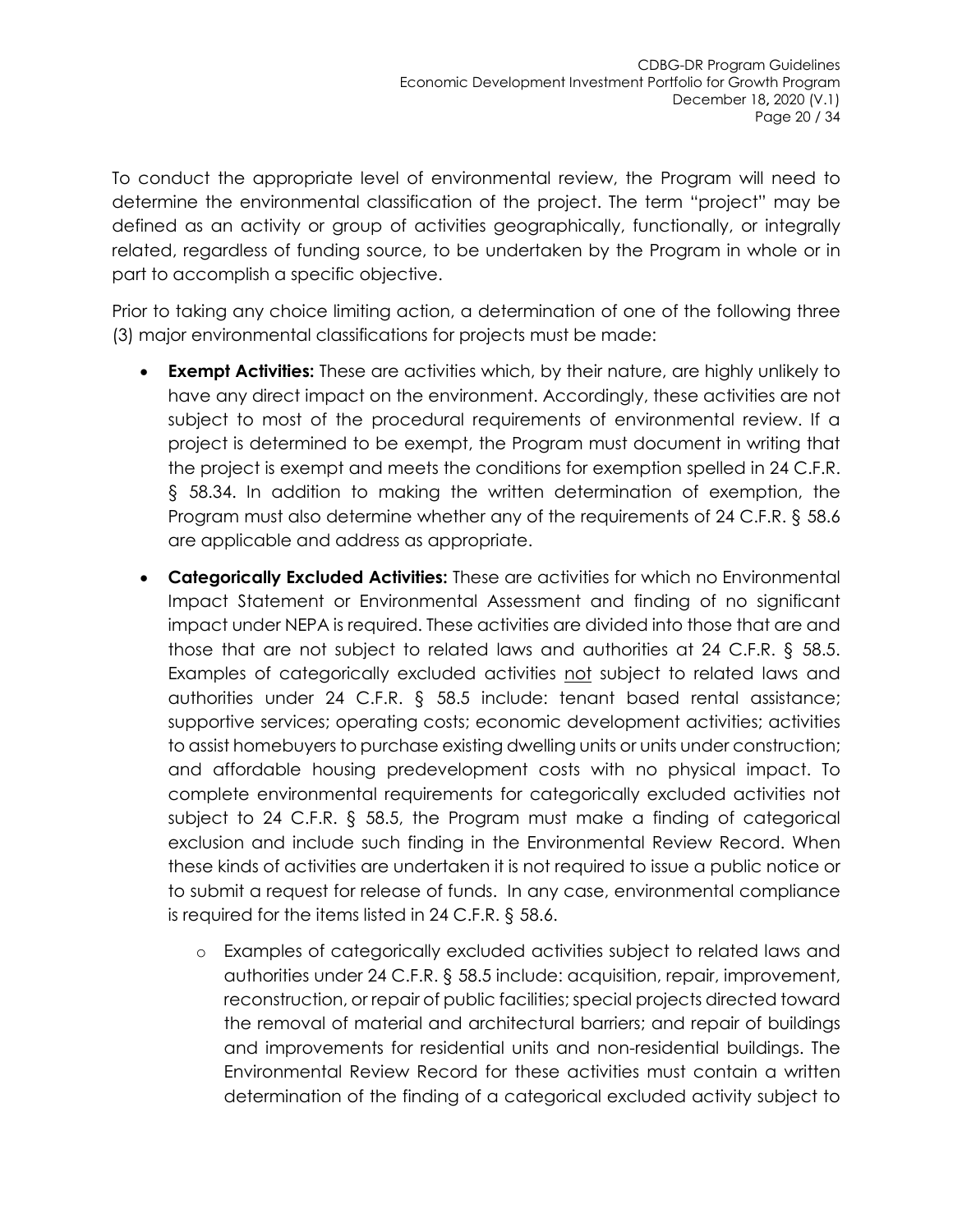24 C.F.R. §58.5 including a description of the project, a citation of the application subsection of 24 C.F.R. § 58.35(a), and written documentation as to whether there were any circumstances which required compliance with 24 C.F.R. § 58.5 and 58.6.

- o The documentation must support its determinations related to compliance including correspondence with applicable agencies having jurisdiction. Upon completion, there should be one of three (3) environmental findings: (1) the project converts to Exempt (i.e. 24 C.F.R.  $\S$  58.34(a)(12)); (2) the project invokes compliance with one or more of the laws and/or authorities and, therefore, requires public notification and approval from HUD; or (3) the unusual circumstances of the project result in a significant environmental impact and, therefore, compliance with NEPA is required. If upon completion it is determined that compliance is required for one or more of the Federal laws and authorities listed in 24 C.F.R. § 58.5, then a public notification known as Notice of Intent to Request Release of Funds must be posted. After a **seven (7) day** comment period, a Request for Release of Funds and Environmental Certification must be prepared. The Environmental Certification certifies compliance with all environmental review requirements.
- **Activities Requiring an Environmental Assessment:** These are activities which are neither exempt nor categorically excluded and, therefore, will require an Environmental Assessment documenting compliance with NEPA, HUD, and with the environmental requirements of other applicable federal laws. Once the Environmental Review has been completed and any comments have been addressed appropriately, the project may be found to not constitute an action that significantly affects the quality of the human environment and, therefore, does not require the preparation of an Environmental Impact Statement; or the project constitutes an action that significantly affects the quality of the human environment and, therefore, requires the preparation of an Environmental Impact Statement.
	- o If it is determined that the action does not significantly affect the quality of the environment, then the Program will post a public notice called a Combined/Concurrent Notice of Finding of No Significant Impact (FONSI) and Notice of Intent to Request Release of Funds (NOI/RROF). The NOI/RROF Environmental Certification must be submitted to HUD no sooner than **fifteen (15) days** after publishing the combined/concurrent notice (NOI/RROF) and FONSI and HUD will hold the Release of Funds for a **fifteen (15) day** period to allow for public comment on the RROF. If no comments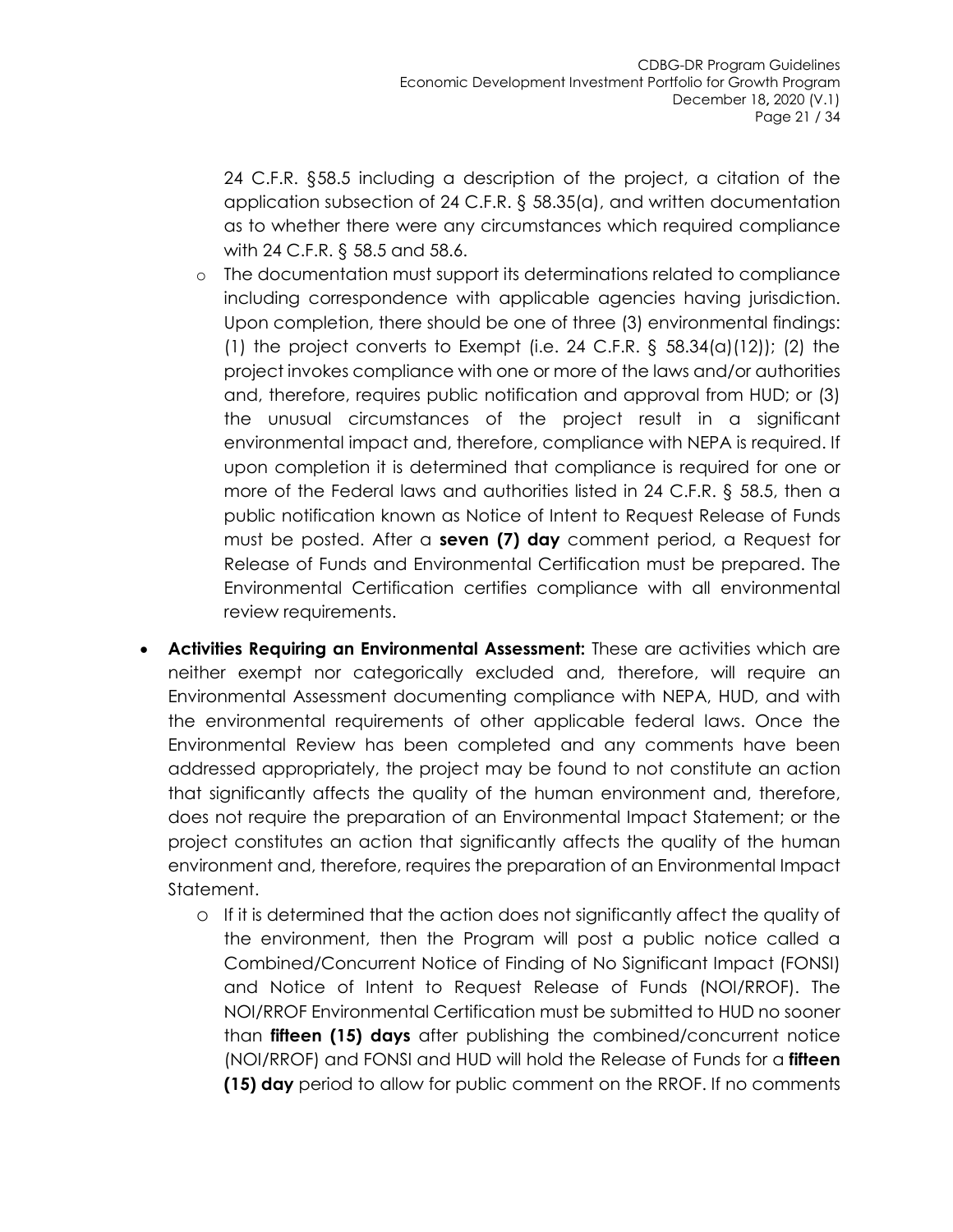are received during this time, HUD will send a signed Authorization to Use Grant Funds and the project may proceed.

# <span id="page-21-0"></span>**10 Civil Rights and Non-Discrimination**

As a program receiving Federal CDBG-DR funding, the Program shall be implemented in a manner that does not deny any individuals the opportunity to participate in, access, or benefit from the Program based on any federally or locally designated protected classes. Funded activities shall be designed and implemented in a manner that avoids disproportionate negative impacts on protected classes of people and vulnerable communities, as well as creates opportunities to address economic inequities facing communities. PRDOH has adopted several policies to which it, its subrecipients, and all contractors must adhere in the design and implementation of the Program. All policy documents are available in English and Spanish at [https://www.cdbg](https://www.cdbg-dr.pr.gov/en/resources/policies/general-policies/)[dr.pr.gov/en/resources/policies/general-policies/](https://www.cdbg-dr.pr.gov/en/resources/policies/general-policies/) and [https://www.cdbg](https://www.cdbg-dr.pr.gov/recursos/politicas/politicas-generales/)[dr.pr.gov/recursos/politicas/politicas-generales/.](https://www.cdbg-dr.pr.gov/recursos/politicas/politicas-generales/)

#### <span id="page-21-1"></span>**10.1. Fair Housing & Equal Opportunity Policy (FHEO Policy)**

The FHEO Policy establishes requirements and provides guidance for ensuring that CDBG-DR programs do not discriminate against protected classes of people. Included in this policy is a summary of all civil rights-related and anti-discrimination laws, which must be complied with, strategies and requirements for the affirmative marketing of programs to potential participants, the handling of discrimination complaints, equal opportunity employment requirements, communication requirements, recordkeeping requirements, and other information critical for ensuring compliant design and implementation of the IPG Program.

# <span id="page-21-2"></span>**10.2. Section 504, Americans with Disabilities Act, and Equal Employment Opportunity**

All entities receiving an award from the Program are required to comply with Section 504, ADA, and Equal Employment Opportunity (EEO) requirements in the execution of both infrastructure and job creation or retention activities. Based on the applicant entity type and the project activities, infrastructure and facilities, as well as employment practices, will need to comply with Section 504 and ADA to be physically accessible to persons with disabilities, and employers must comply with employment requirements under these statues as well as EEO.

#### <span id="page-21-3"></span>**10.3. Reasonable Accommodation Policy**

Federally funded programs are required under Section 504 of the Rehabilitation Act of 1973, as amended, to make reasonable accommodations and modifications for individuals with disabilities. The purpose of Section 504 is to avoid discrimination and ensure these individuals have an equal opportunity to access and enjoy the benefits of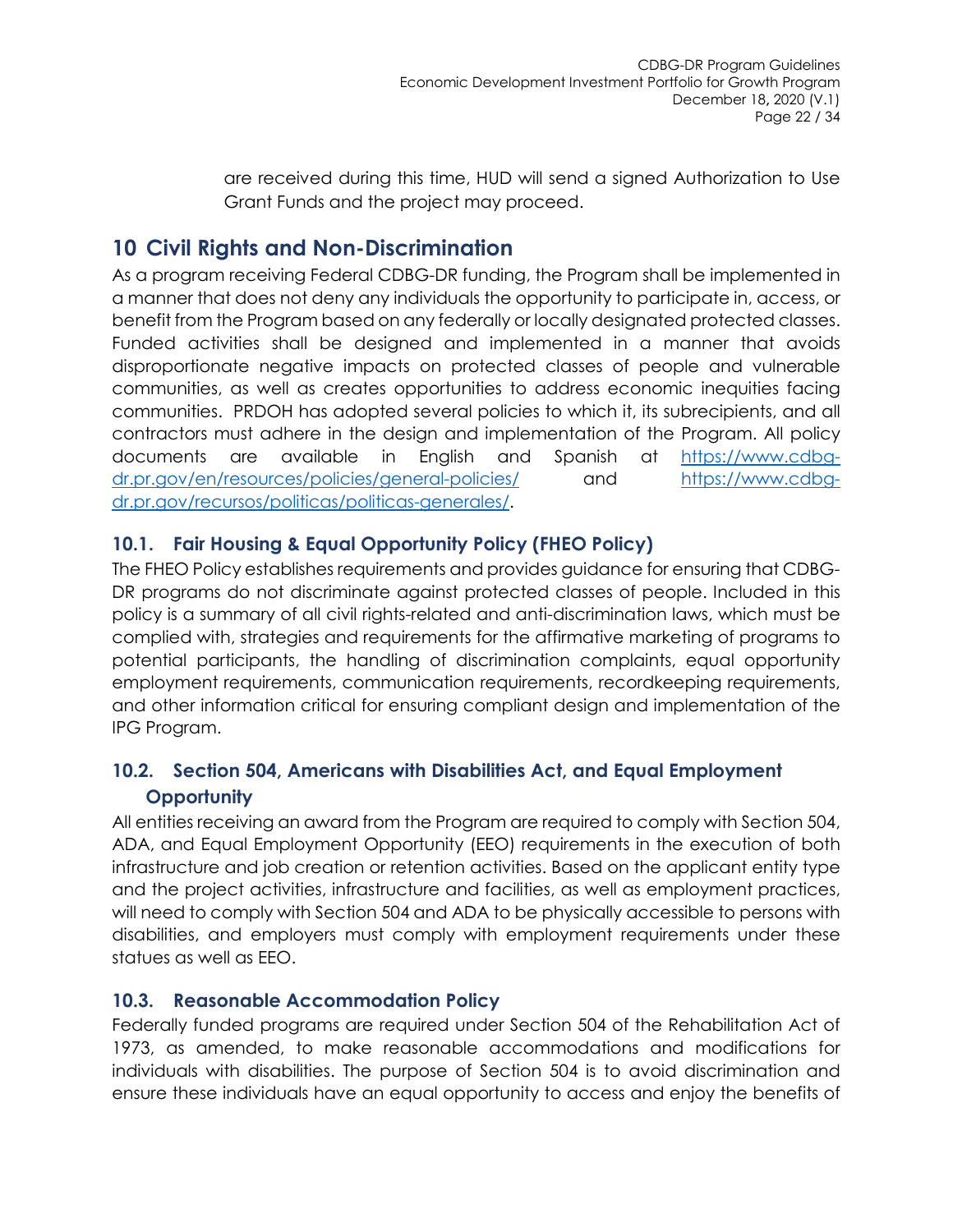the Program. Requests for accommodations (changes to a rule, policy, practice, or service) and reasonable modifications (structural changes to a building or dwelling) most commonly arise in housing programs; however, Section 504 applies to all federally funded programs and activities.

Any person with disability-related needs may submit a request for accommodation or modification to PRDOH, its subrecipients, or contractors involved in the implementation of CDBG-DR programs. PRDOH has established the Reasonable Accommodation Policy to guide individuals on how to submit a non-employment related request, and instruct PRDOH employees, subrecipients, and contractors on how to receive and evaluate reasonable accommodation and modification requests. Any employment-related reasonable accommodation request should be directed to the individual's employer.

PRDOH will ensure that every effort is made to meet the disability-related needs of requesting individuals to the maximum extent feasible, so far as providing the requested accommodations or modifications is considered reasonable.

The Reasonable Accommodation Policy is available in English and Spanish at: <https://cdbg-dr.pr.gov/en/fair-housing/policy-documents/> and [https://cdbg](https://cdbg-dr.pr.gov/fair-housing/politicas-documentos/)[dr.pr.gov/fair-housing/politicas-documentos/.](https://cdbg-dr.pr.gov/fair-housing/politicas-documentos/)

#### <span id="page-22-0"></span>**10.4. Language Access Plan**

PRDOH, its subrecipients, and contractors are responsible for complying with the PRDOH Language Access Plan (LAP). The purpose of the LAP is to ensure meaningful access to federally assisted programs and activities for persons, who because of national origin are limited in their Spanish or English proficiency. The LAP provides concrete action steps that shall be followed by PRDOH, subrecipients, and contractors to ensure that appropriate language services and translated vital documents are made available to potential and actual Program participants, as well as in outreach activities, in accordance with the LAP.

The LAP is available in English and Spanish at: [https://cdbg-dr.pr.gov/en/fair](https://cdbg-dr.pr.gov/en/fair-housing/policy-documents/)[housing/policy-documents/](https://cdbg-dr.pr.gov/en/fair-housing/policy-documents/) and [https://cdbg-dr.pr.gov/fair-housing/politicas](https://cdbg-dr.pr.gov/fair-housing/politicas-documentos/)[documentos/.](https://cdbg-dr.pr.gov/fair-housing/politicas-documentos/)

# <span id="page-22-1"></span>**11 Uniform Relocation Act (URA)**

As a Federally funded program, and in accordance with the Uniform Relocation Assistance and Real Property Acquisition Policies Act of 1970 (URA), as amended, 42 U.S.C. § 4601 *et seq.*, and the government wide implementing regulations found at 49 C.F.R. part 24, all CDBG-DR programs are subject to URA regulations.

Projects funded under the Program, which include acquisition activities that result in displacement, must comply with all applicable URA regulations for notifying property owners, businesses, and tenants who may be subject to displacement. Persons and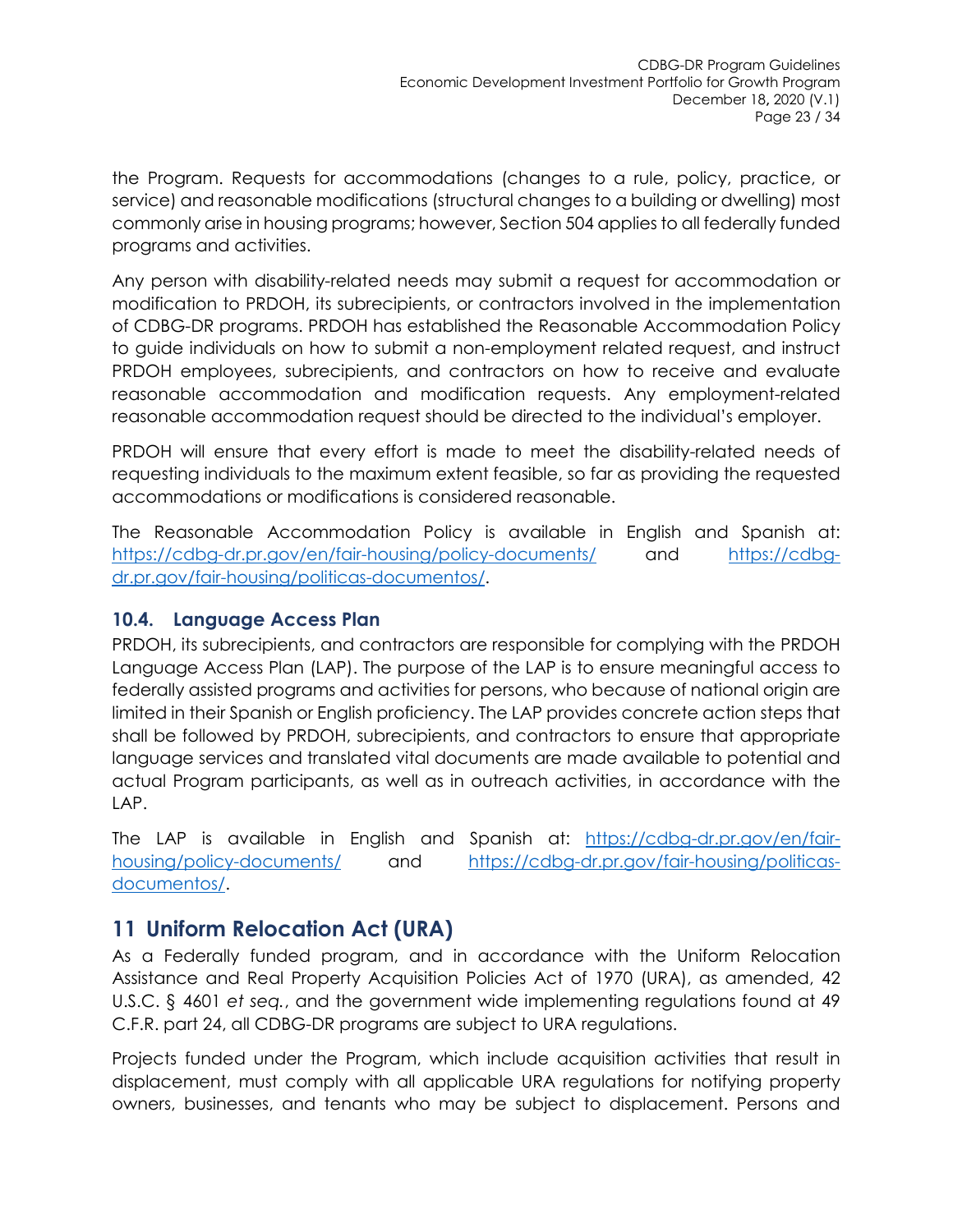entities qualifying as "displaced persons" may be eligible for relocation assistance benefits, which must be accounted for in project budgets.

As a condition of receiving CDBG-DR assistance, Applicants agree to fully comply with all applicable provisions of the URA. For more information on how URA regulations apply to the CDBG-DR Program, please refer to the PRDOH Uniform Relocation Assistance Guide and Residential Anti-Displacement and Relocation Assistance Plan at <https://cdbg-dr.pr.gov/en/resources/policies/> (English) or [https://cdbg](https://cdbg-dr.pr.gov/recursos/politicas/politicas-generales/)[dr.pr.gov/recursos/politicas/politicas-generales/](https://cdbg-dr.pr.gov/recursos/politicas/politicas-generales/) (Spanish).

PRDOH, its subrecipients, and awarded entities should ensure that infrastructure activities will avoid disproportionate impact on vulnerable populations and create opportunities to address economic inequities facing local communities.

# <span id="page-23-0"></span>**12 Labor Standards**

Projects receiving CDBG-DR funding are required to comply with federal labor standards laws, including Davis-Bacon Act of 1931 and Related Acts (**DBRA**), as amended, 40 U.S.C. §3141- 3148; Fair Labor Standards Act of 1938 (**FLSA**), as amended, 29 U.S.C. § 201 et seq.; Contract Work Hours and Safety Standards Act (**CWHSSA**), 40 U.S.C. § 3701; Copeland Anti-Kickback Act, 40 U.S.C. § 3145, and Section 3 of the Housing and Urban Development Act of 1968 (**Section 3**). Together, these laws ensure that workers are paid and treated fairly by employers receiving CDBG-DR funding to execute program activities, and employment opportunities are made available to low income individuals to the greatest extent possible. Each of these laws requires important recordkeeping practices to ensure compliance and allow for accurate and efficient reporting as required by PRDOH.

Policies have been adopted by PRDOH for the CDBG-DR program, which it, its subrecipients, and contractors are required to follow and comply with in the implementation of CDBG-DR funded activities. These policies are available in English and Spanish at: <https://www.cdbg-dr.pr.gov/en/resources/policies/> or [https://cdbg](https://cdbg-dr.pr.gov/recursos/politicas/politicas-generales/)[dr.pr.gov/recursos/politicas/politicas-generales/.](https://cdbg-dr.pr.gov/recursos/politicas/politicas-generales/)

# <span id="page-23-1"></span>**13 Program Income**

Program income as defined by 24 C.F.R. § 570.500 (a) refers to gross [income](https://www.law.cornell.edu/definitions/index.php?width=840&height=800&iframe=true&def_id=31ea9a12a77cf51b82fe3b9f8fd09d10&term_occur=999&term_src=Title:24:Subtitle:B:Chapter:V:Subchapter:C:Part:570:Subpart:J:570.500) received by the recipient or a subrecipient directly generated from the use of [CDBG funds,](https://www.law.cornell.edu/definitions/index.php?width=840&height=800&iframe=true&def_id=d3bc5d2ee66d745a10b7523cd24888b3&term_occur=999&term_src=Title:24:Subtitle:B:Chapter:V:Subchapter:C:Part:570:Subpart:J:570.500) except as provided in paragraph (a)(4).

Given the direct distribution model of the program, PRDOH is the recipient of the loan payments and therefore of the program income. All IPG loan payments are collected by PRDOH and treated as program income. Program Income generated by IPG loan repayments will be placed in an interest- bearing account, in accordance with 24 C.F.R.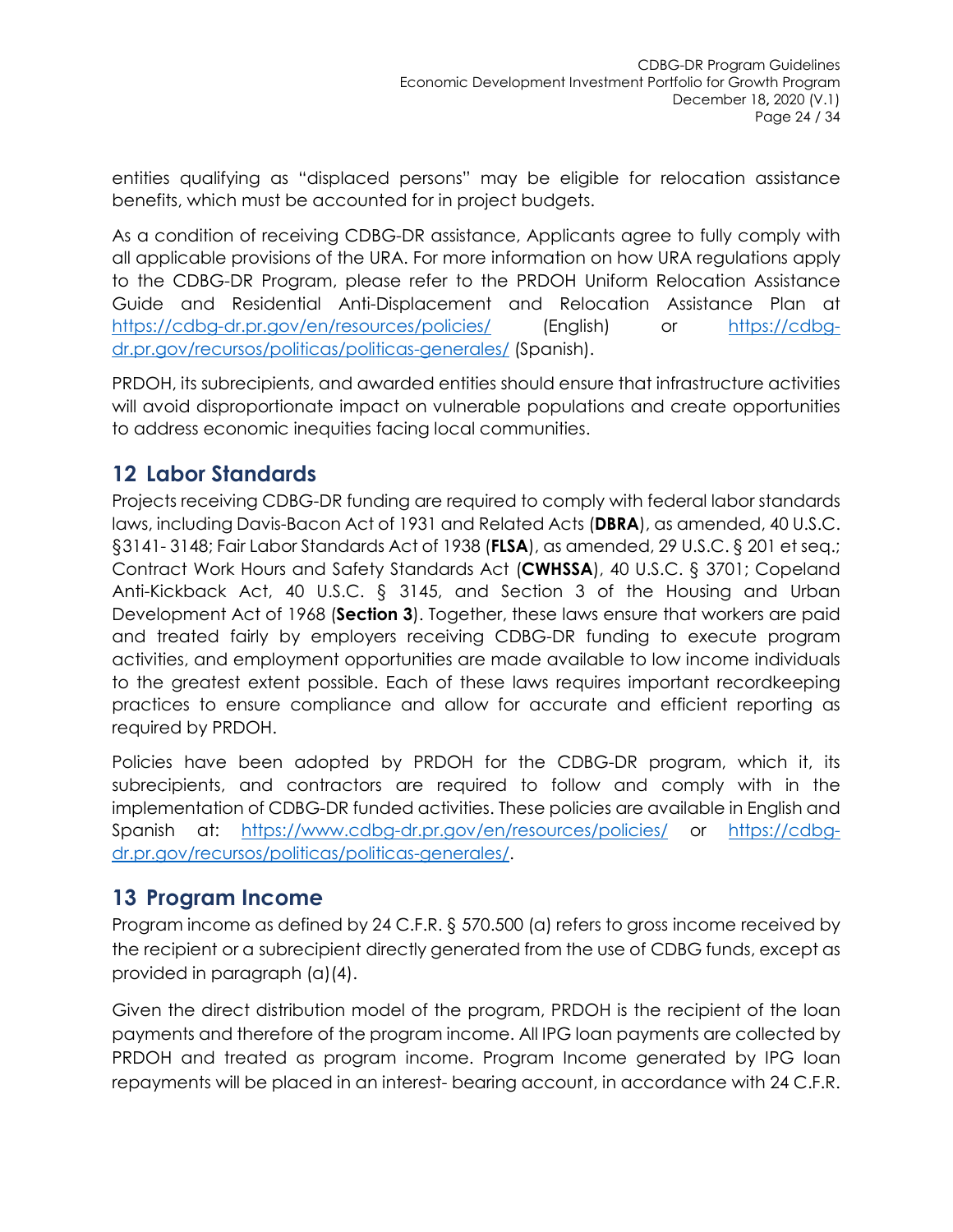§ 570.500 (b) as a revolving loan fund and will be used to fund additional IPG awards as sufficient funds become available. Under 24 C.F.R. § 570.500(b) a revolving fund is:

• A separate fund (with a set of accounts that are independent of other program accounts) established for the purpose of carrying out specific activities which, in turn, generate payments to the fund for use in carrying out the same activities. Each revolving loan fund's cash balance must be held in an interest-bearing account, and any interest paid on CDBG funds held in this account shall be considered interest earned on grant advances and must be remitted to HUD for transmittal to the U.S. Treasury no less frequently than annually. (Interest paid by borrowers on eligible loans made from the revolving loan fund shall be program income and treated accordingly).

# <span id="page-24-0"></span>**14 Program Closeout**

Program closeout is the process by which PRDOH determines that the program has been successfully completed. A program is deemed complete upon final review and/or inspection by PRDOH and, when applicable, the submission of proof that all agreed upon performance indicators have been reported as well as performance milestones met.

General requirements for closeout are as follows:

- All funds have been disbursed to awarded recipient;
- All terms and conditions set forth in the loan agreement have been satisfied;
- All eligibility and duplication of benefits documentation are found to be in accordance with all requirements of this Program;
- All milestones have been met and deliverables submitted, and each in accordance with all requirements of this Program;
- All Program forms required throughout the entirety of program processes have been duly completed and executed by the appropriate parties;
- All CDBG-DR funds used have been properly accounted for and reconciled with project budget;
- A CDBG-DR National Objective has been documented;
- Awardee repays loan as agreed, per instructions given by PRDOH at closing; and
- Other requirements for closeout as established in loan agreements.

# <span id="page-24-1"></span>**15 Monitoring**

Applicant-entities will report to PRDOH as established in each CDBG-DR Award Agreement. All information reported will be available, as part of PRDOH's Quarterly Performance Reports (**QPRs**) in English and Spanish on the PRDOH CDBG-DR website at <https://www.cdbg-dr.pr.gov/en/reports/> and [https://www.cdbg-dr.pr.gov/reportes/.](https://www.cdbg-dr.pr.gov/reportes/) In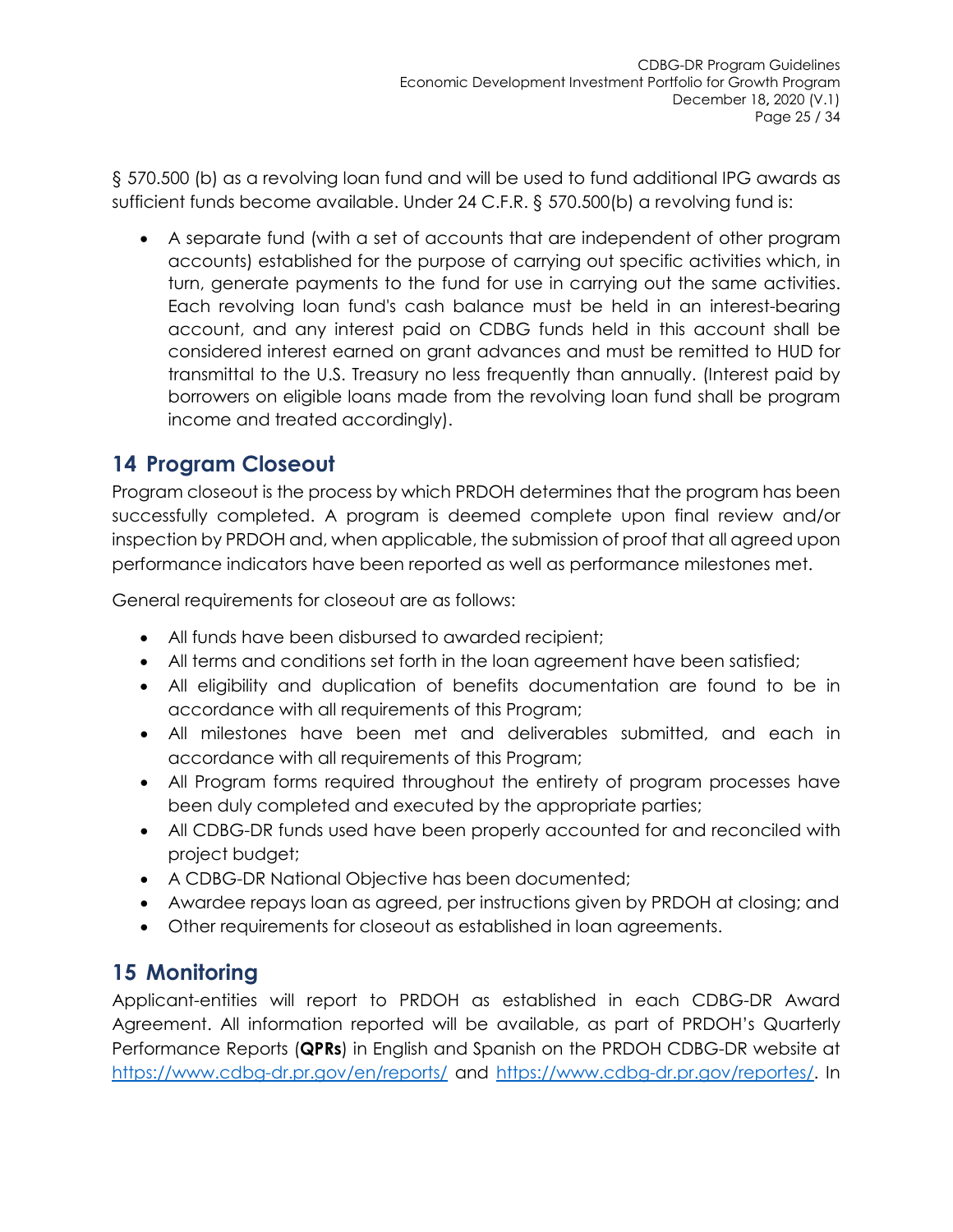addition, as a condition of receiving federal funds, an entity may be subject to and must comply with audits and document requests from PRDOH, HUD and OIG.

# <span id="page-25-0"></span>**16 Program-Based Reconsideration and/or Administrative Review**

Applicants of the Program may contest any determinations or denials based on Program policy. However, an Applicant may not challenge a federal statutory requirement. Applicants have the right to request a Program-based Reconsideration with the Program or request an Administrative Review directly with PRDOH, as stated below.

#### <span id="page-25-1"></span>**16.1. Program-based Reconsideration Request**

Applicants who wish to contest a Program determination may file a Program-based Reconsideration Request directly with the Program by submitting a written Request, via electronic or postal mail, within **twenty (20) calendar days** from the date a copy of the notice was filed in the record of the agency. Provided, that if the date on which the copy of the notice is filed in the records of the agency differs from the mailing date (postal or electronic) of said notice, the aforementioned **twenty (20) calendar day-term** shall be calculated from the mailing date (postal or electronic). Notices distributed via electronic communication shall be considered valid. In the event a notification is sent via postal and electronic mail, the notification date will be the one sent beforehand. Program notices will include the electronic and postal information where these will be received, as these may vary.

Applicants who file a Program-based Reconsideration Request are encouraged to provide individual facts or circumstances, as well as supporting documents to justify their petition. In the Reconsideration Request process, the Program will only review facts and information already included in an Applicant's file, unless the Applicant submits new documentation. The Program has the discretion to accept or reject new documentation based upon its relevance to the Program-based Reconsideration Request.

The Program will review and address the Reconsideration Request within **fifteen (15) calendar days** of its receipt. Applicants will be notified of the reconsideration determination via a Reconsideration Request Approved or a Reconsideration Request Denied notification.

Filing a Program-based Reconsideration Request does not substitute, negate, or preclude any legal right that an Applicant has to challenge a determination made by the Program. Therefore, Applicants who believe the initial determination of the Program to be erroneous, may submit, at their discretion, either a Program-based Reconsideration Request or a petition for review of the decision made by the Program by filing an Administrative Review Request at the PRDOH in accordance with Regulation Number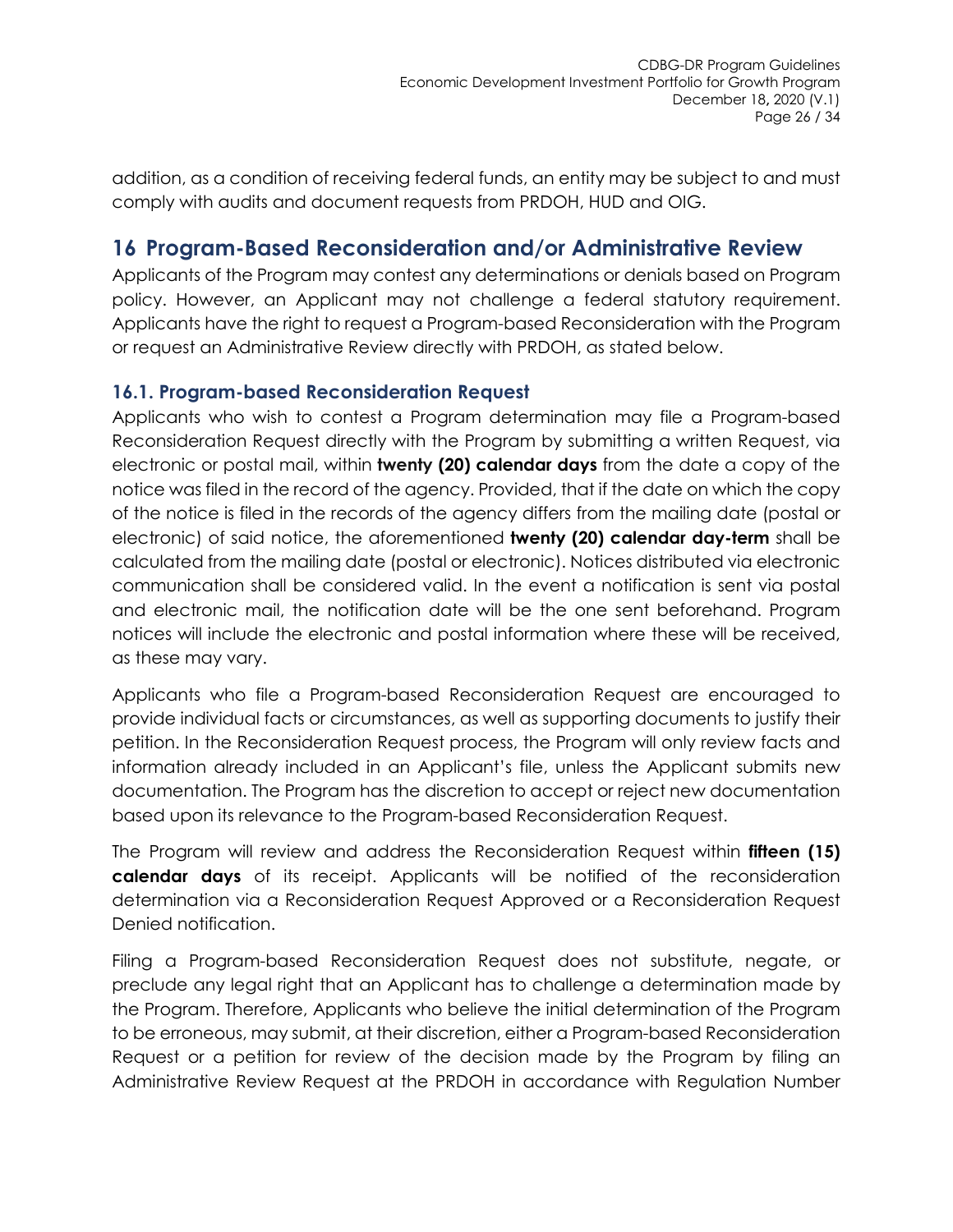4953, of August 19, 1993, which regulates the Formal Adjudication Process for the PRDOH and its Adjunct Agencies (Regulation 4953).<sup>[13](#page-26-1)</sup>

#### <span id="page-26-0"></span>**16.2. Administrative Review Request**

If an Applicant disagrees with a Program determination, or with the Reconsideration Request Denial determination, said party may file directly to PRDOH, as grantee, an Administrative Review Request in accordance with the aforementioned Regulation 4953. The Applicant must submit such request, in writing, within **twenty (20) calendar days** from the date a copy of the Program determination or a Reconsideration Request Denial determination notice was filed in the record of the agency. Provided, that if the date on which the copy of the notice is filed in the records of the agency differs from the mailing date (postal or electronic) of said notice, the aforementioned **twenty (20) calendar dayterm** shall be calculated from the mailing date (postal or electronic). Notices distributed via electronic communication shall be considered valid. In the event a notification is sent via postal and electronic mail, the notification date will be the one sent beforehand. Submit request via e-mail to: [LegalCDBG@vivienda.pr.gov;](mailto:LegalCDBG@vivienda.pr.gov) via postal mail to: CDBG-DR Legal Division, P.O. Box 21365, San Juan, PR 00928-1365; or in person at PRDOH's Headquarters at: CDBG-DR Legal Division, 606 Barbosa Avenue, Juan C. Cordero Davila Building, Río Piedras, P.R. 00918.

If the Applicant disagrees with any **final** written determination on an Administrative Review Request notified by PRDOH after completing the Administrative Adjudicative Procedure, said party may file a Judicial Review petition before the Court of Appeals of Puerto Rico within **thirty (30) days** after a copy of the notice has been filed. See Act No. 201-2003, as amended, known as the Judiciary Act of the Commonwealth of Puerto Rico of 2003, 4 LPRA § 24 *et seq.*, and section 4.2 of Act 38-2017, as amended, known as the Uniform Administrative Procedures Act of the Government of Puerto Rico, 3 LPRA § 9672.

# **17 Job Pirating**

Job pirating is prohibited under Section 588 of the Quality Housing and Work Responsibility Act of 1998, Title V of P. L. 105-276. Job Pirating refers to the use of Federal funds to lure or attract a business and its jobs from one labor market to another.<sup>[14](#page-26-2)</sup>

CDBG funds may not be used to assist for-profit businesses, including expansions, as well as infrastructure improvement projects or business incubator projects designated to facilitate business relocation, if:

<span id="page-26-2"></span><span id="page-26-1"></span><sup>&</sup>lt;sup>13</sup> For more details, you can access Regulation 4953 (in Spanish) at: [https://www.vivienda.pr.gov/wp](https://www.vivienda.pr.gov/wp-content/uploads/2015/09/4953-Reglamenta-los-procedimientos-de-adjudicacion-formal..pdf)[content/uploads/2015/09/4953-Reglamenta-los-procedimientos-de-adjudicacion-formal..pdf](https://www.vivienda.pr.gov/wp-content/uploads/2015/09/4953-Reglamenta-los-procedimientos-de-adjudicacion-formal..pdf) 1[4https://files.hudexchange.info/resources/documents/Economic-Development-Toolkit-Manual.pdf](https://files.hudexchange.info/resources/documents/Economic-Development-Toolkit-Manual.pdf)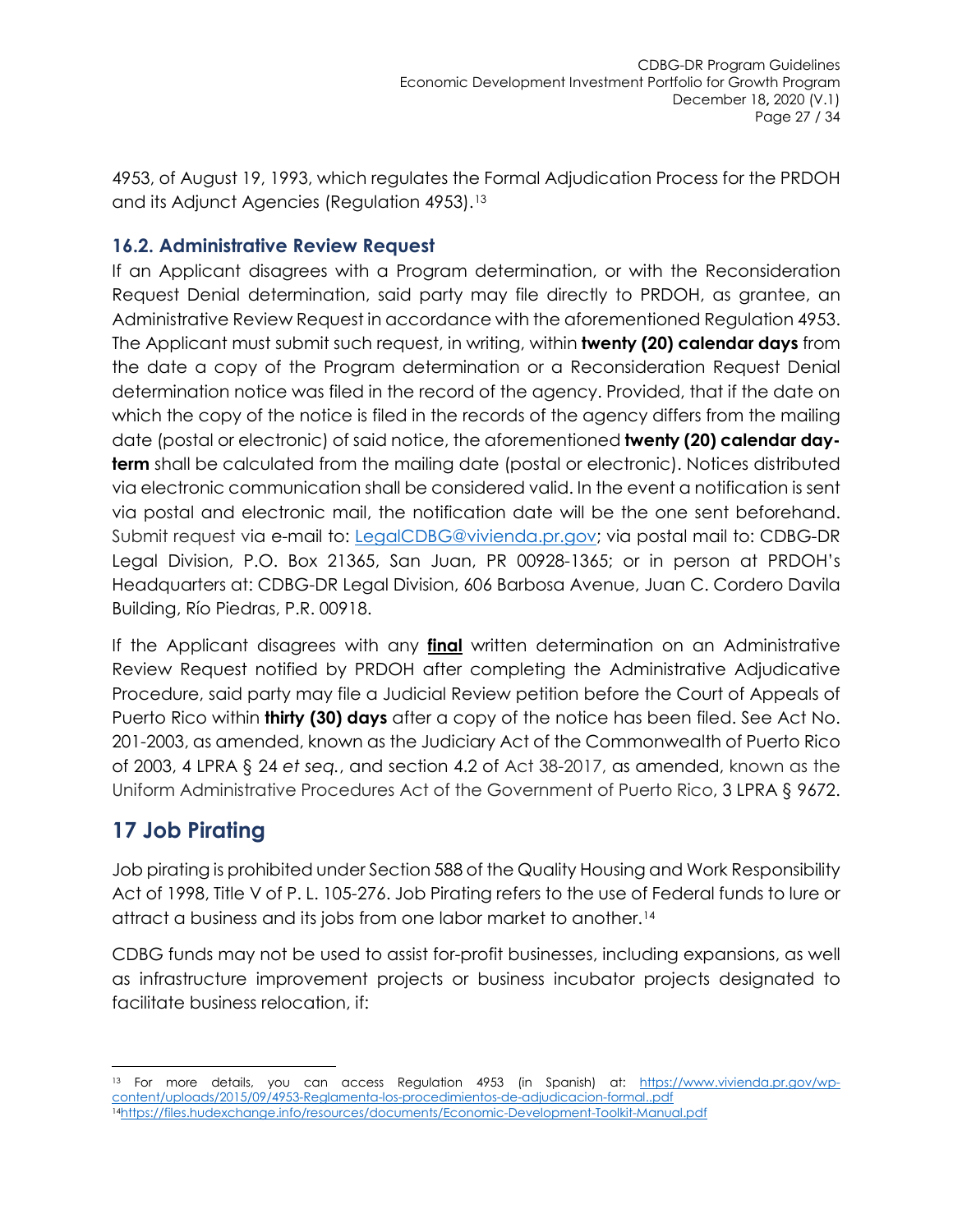- The funding will be used to assist directly in the relocation of a plant, facility, or operation; and
- The relocation is likely to result in a significant loss of jobs in the labor market area from which the relocation occurs.

# <span id="page-27-0"></span>**18 General Provisions**

#### <span id="page-27-1"></span>**18.1. Program Guidelines Scope**

This document sets forth the policy governing the Program. These program guidelines are intended to aid and provide program activity guidance in Program implementation and closeout and should not be construed as exhaustive instructions. All Program activities must comply with the policies herby stated. In addition, all Program staff must adhere to established program procedures and all federal and state laws and regulations in effect, as applicable, in the execution of Program activities.

However, PRDOH reserves the faculty to authorize, in its sole discretion, the granting of Program benefits to any Applicant, only when exceptional circumstances, not contemplated in these guidelines, justify it. Such faculty will be exercised on a case by case basis in compliance with local, state and federal requirements. PRDOH is in no way obligated to grant the Program benefits in said cases.

#### <span id="page-27-2"></span>**18.2. Program Guidelines Amendments**

PRDOH reserves the right to modify the policies established in these guidelines if the program guidelines, as written, do not reflect the intended policy or cause procedures to be impracticable, among any other circumstances. If an amended version of these guidelines is approved, the amended version fully supersedes all other previous versions and should be used as the basis for the evaluation of all situations encountered in the implementation and/or continuance of the Program from the date of its issuance, that is, the date that appears on the cover of these guidelines. Each version of the program guidelines will contain a detailed version control log that outlines any substantive amendment, inclusions and/or changes.

#### <span id="page-27-3"></span>**18.3. Disaster Impacted Areas**

As described in the initial Action Plan, and its amendments, the Government of Puerto Rico will use CDBG-DR funds solely for necessary expenses related to disaster relief, longterm recovery, restoration of housing, infrastructure, and economic revitalization in the impacted and distressed areas in Puerto Rico as identified in disaster declaration numbers DR-4336 and DR-4339. Through the Federal Register Vol. 83, No. 157 (August 14, 2018), 83 FR 40314, HUD identified that, for Puerto Rico, all components of the Island are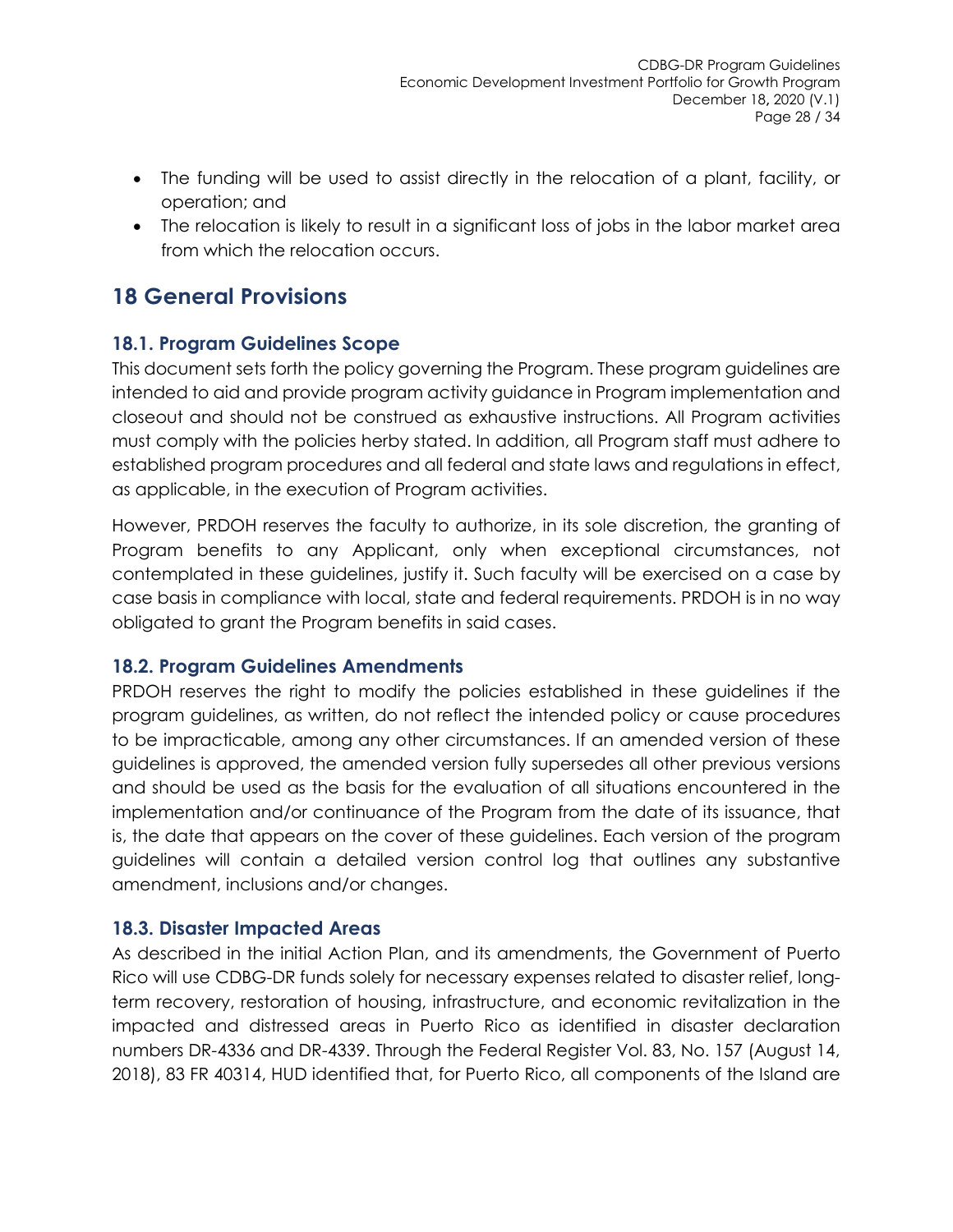considered "most impacted and distressed" areas. Therefore, these guidelines apply to all 78 municipalities of Puerto Rico.

#### <span id="page-28-0"></span>**18.4. Extension of Deadlines**

The Program could extend deadlines on a case-by-case basis. The Program may decline to extend a deadline if such extension will jeopardize the Program's completion schedule or the schedule of an individual construction project. The aforementioned strictly applies to program deadlines or established program terms. Under no circumstance(s) does the faculty to extend deadlines apply to the established terms of time in any applicable federal or state law or regulation, or to the terms of times established in these guidelines to request a Program-based Reconsideration, Administrative Review and/or Judicial Review.

#### <span id="page-28-1"></span>**18.5. Established Periods of Time**

Unless otherwise specified, all established periods of time addressed in this and all CDBG-DR Program Guidelines will be considered calendar days. On this matter, PRDOH, as grantee, will follow Rule 68.1 of the Rules of Civil Procedure of Puerto Rico, 32 LPRA Ap. V, R. 68.1.

#### <span id="page-28-2"></span>**18.6. Written Notifications**

All determinations made by the Program will be notified in writing. If an applicant believes that any determination was made without being written, the applicant may request that such decision be made in writing and duly substantiated.

#### <span id="page-28-3"></span>**18.7. Conflict of Interest**

As stated in the Federal Register 83 FR 5844, Federal regulations require that State grantees, in the direct Grant administration and means of carrying out eligible activities, be responsible with program administrative requirements, including those established in 24 C.F.R. §570.489(h) related to conflicts of interest.

Several federal and state conflict of interest laws can govern CDBG-DR assisted activities. Therefore, PRDOH has enacted the Conflict of Interest Policy and Standards of Conduct in conformity with the following applicable federal and state regulations:

- 1. HUD conflict of interest regulations, 24 C.F.R. §570.611 and 24 C.F.R. §85.36;
- 2. The Uniform Administrative Requirements, Cost Principles, and Audit Requirements for Federal Awards, 2 C.F.R. Part 200 at § 200.112 and §200.318 (c)(1);
- 3. Puerto Rico Department of Housing Organic Act, Act 97 of June 10, 1972, as amended;
- 4. The Anti-Corruption Code for the New Puerto Rico, Act No. 2-2018, as amended; 3 LPRA § 1881 *et seq*.; and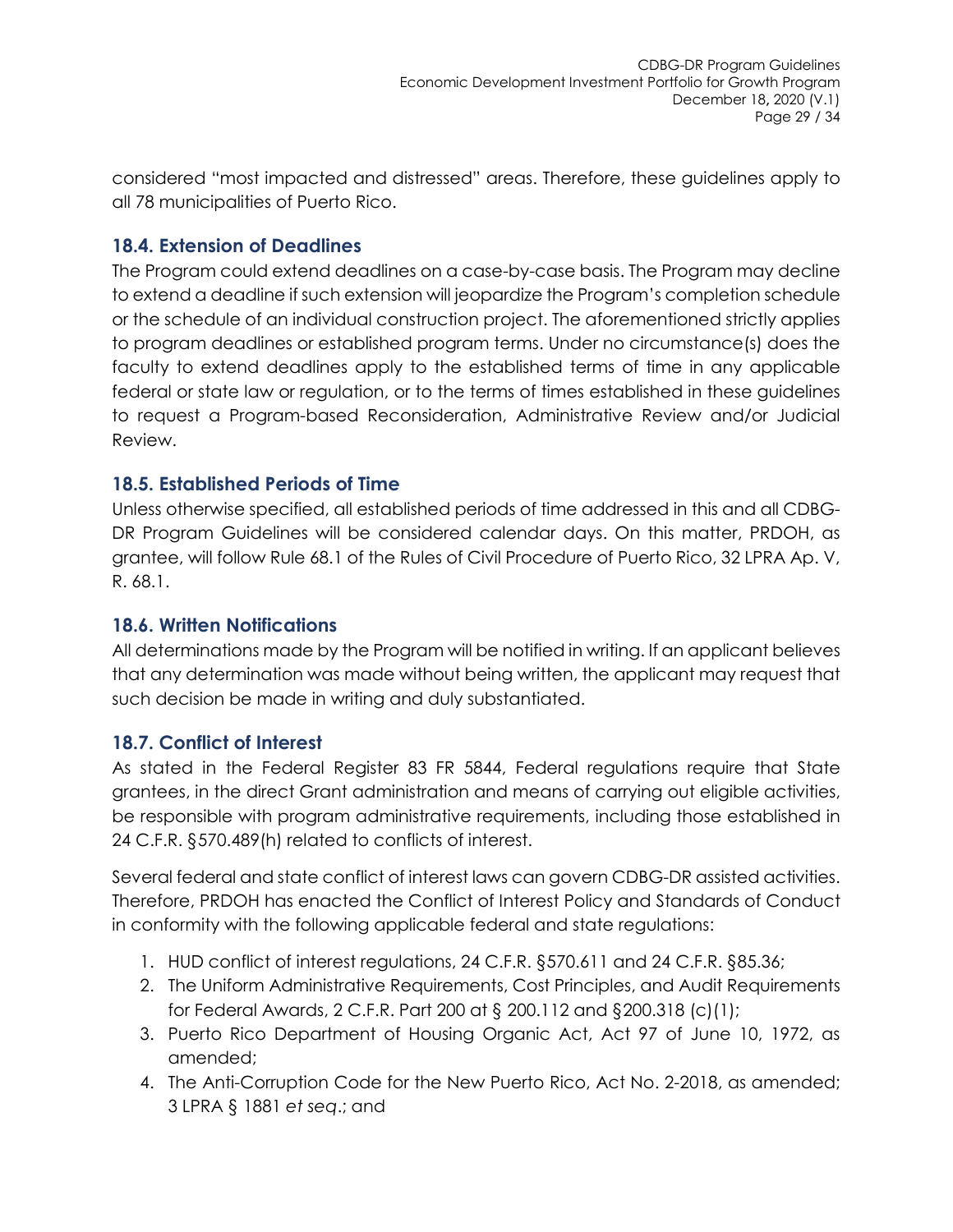5. The Puerto Rico Government Ethics Office Organic Act, Act 1-2012, as amended. 3 LPRA § 1854 *et seq*.

The Conflict of Interest Policy and Standards of Conduct outlines PRDOH's responsibility, in its role as grantee, to identify, evaluate, disclose and manage apparent, potential or actual conflicts of interest related to CDBG-DR funded projects, activities and/or operations. Said Policy is intended to serve as guidance for the identification of apparent, potential or actual conflicts of interest in all CDBG-DR assisted activities and/or operations. In accordance with 24 C.F.R. § 570.489, the Conflict of Interest Policy and Standards of Conduct also includes standards of conduct governing employees engaged in the award or administration of contracts.

As defined in the Conflict of Interest Policy and Standards of Conduct, a conflict of interest is a situation in which any person who is a public servant, employee, agent, consultant, officer, or elected official or appointed official of the PRDOH, or of any designated public agencies, or of Subrecipients that are receiving funds under the CDBG-DR Program may obtain a financial or personal interest or benefit that is or could be reasonably incompatible with the public interest, either for themselves, or with those whom they have business, or an organization which employs or is about to employ any of the parties indicated herein, or a member of their family unit during their tenure or for **two (2) years** after.

Such conflicts of interests will not be tolerated by PRDOH. PRDOH, Program officials, their employees, agents and/or designees are subject to state ethic laws and regulations, including, but not limited to the Puerto Rico Government Ethics Act of 2011, Act 1-2012, as amended, in regard to their conduct in the administration, granting of awards and program activities.

According to the aforementioned Act, no public servant shall intervene, either directly or indirectly, in any matter in which they have a conflict of interests that may result in their benefit. No public servant shall intervene, directly or indirectly, in any matter in which any member of their family unit, relative, partner or housemate has a conflict of interest that may result in benefit for any of the abovementioned. In the case that any of the abovementioned relationships has ended during the **two (2) years** preceding the appointment of the public servant, they shall not intervene, either directly or indirectly, in any matter related to them until **two (2) years** have elapsed after their appointment. This prohibition shall remain in effect insofar as the beneficial ties with the public servant exist. Once the beneficial ties end, the public servant shall not intervene, either directly or indirectly, in such matter until **two (2) years** have elapsed.

The above conflict of interest statement does not necessarily preclude PRDOH Program officials, their employees, agents and/or designees from receiving assistance from the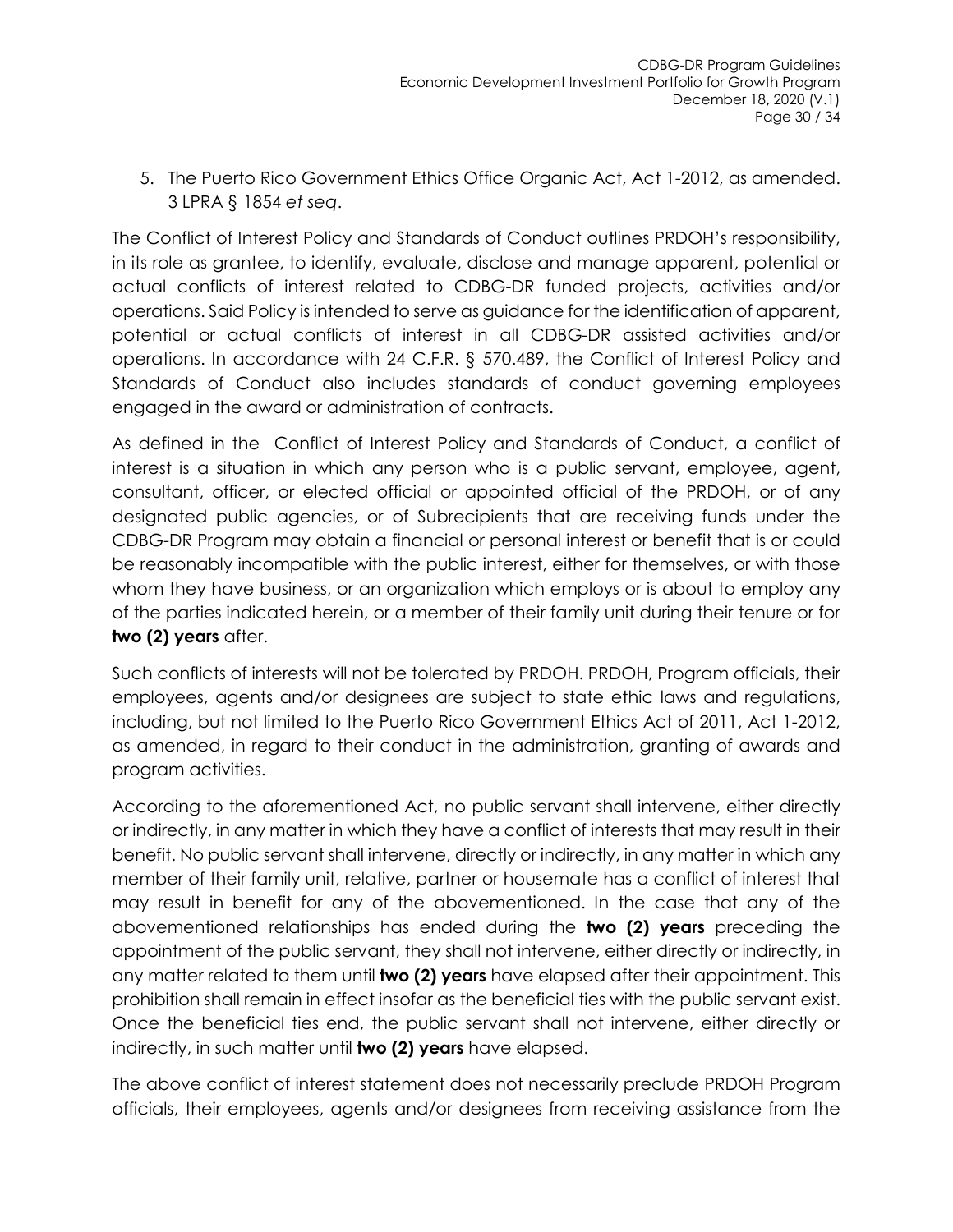Program. On a case by case basis, PRDOH Program officials, their employees, agents and/or designees may still be eligible to apply and to receive assistance from the Program if the applicant meets all Program eligibility criteria as stated in this guideline. PRDOH Program officials, their employees, agents and/or designees should disclose their relationship with PRDOH at the time of their application.

The Conflict of Interest Policy and all CDBG-DR Program policies are available in English and Spanish at: <https://www.cdbg-dr.pr.gov/en/resources/policies/> and [https://www.cdbg-dr.pr.gov/recursos/politicas/.](https://www.cdbg-dr.pr.gov/recursos/politicas/)

#### <span id="page-30-0"></span>**18.8. Citizen Participation**

Throughout the duration of the grant, all citizen comments on PRDOH's published Action Plan, any substantial amendments to the Action Plan, performance reports and/or other issues related to the general administration of CDBG-DR funds, including all programs funded by this grant, are welcomed.

Citizen comments may be submitted through any of the following means:

- **Via phone:** 1-833-234-CDBG or 1-833-234-2324 (TTY: 787-522-5950) Attention hours: Monday – Friday from 8:00 a.m. to 5:00 p.m.
- **Via email at**: [infoCDBG@vivienda.pr.gov](mailto:infoCDBG@vivienda.pr.gov)
- **Online at:** <https://www.cdbg-dr.pr.gov/en/contact/> (English) <https://www.cdbg-dr.pr.gov/contact/> (Spanish)
- **Postal mail:** Puerto Rico CDBG-DR Program P.O. Box 21365 San Juan, PR 00928-1365

The Citizen Participation Plan and all CDBG-DR Program policies are available in English and Spanish at <https://www.cdbg-dr.pr.gov/en/resources/policies/> and [https://www.cdbg-dr.pr.gov/recursos/politicas/.](https://www.cdbg-dr.pr.gov/recursos/politicas/)

This Plan is also available in English and Spanish on the PRDOH website at <https://www.cdbg-dr.pr.gov/en/citizen-participation/> and [https://www.cdbg](https://www.cdbg-dr.pr.gov/participacion-ciudadana/)[dr.pr.gov/participacion-ciudadana/.](https://www.cdbg-dr.pr.gov/participacion-ciudadana/)

#### <span id="page-30-1"></span>**18.9. Citizen Complaints**

As part of addressing Puerto Rico's long-term recovery needs, citizen complaints on any issues related to the general administration of CDBG-DR funds are welcome throughout the duration of the grant. It is PRDOH's responsibility, as grantee, to ensure that all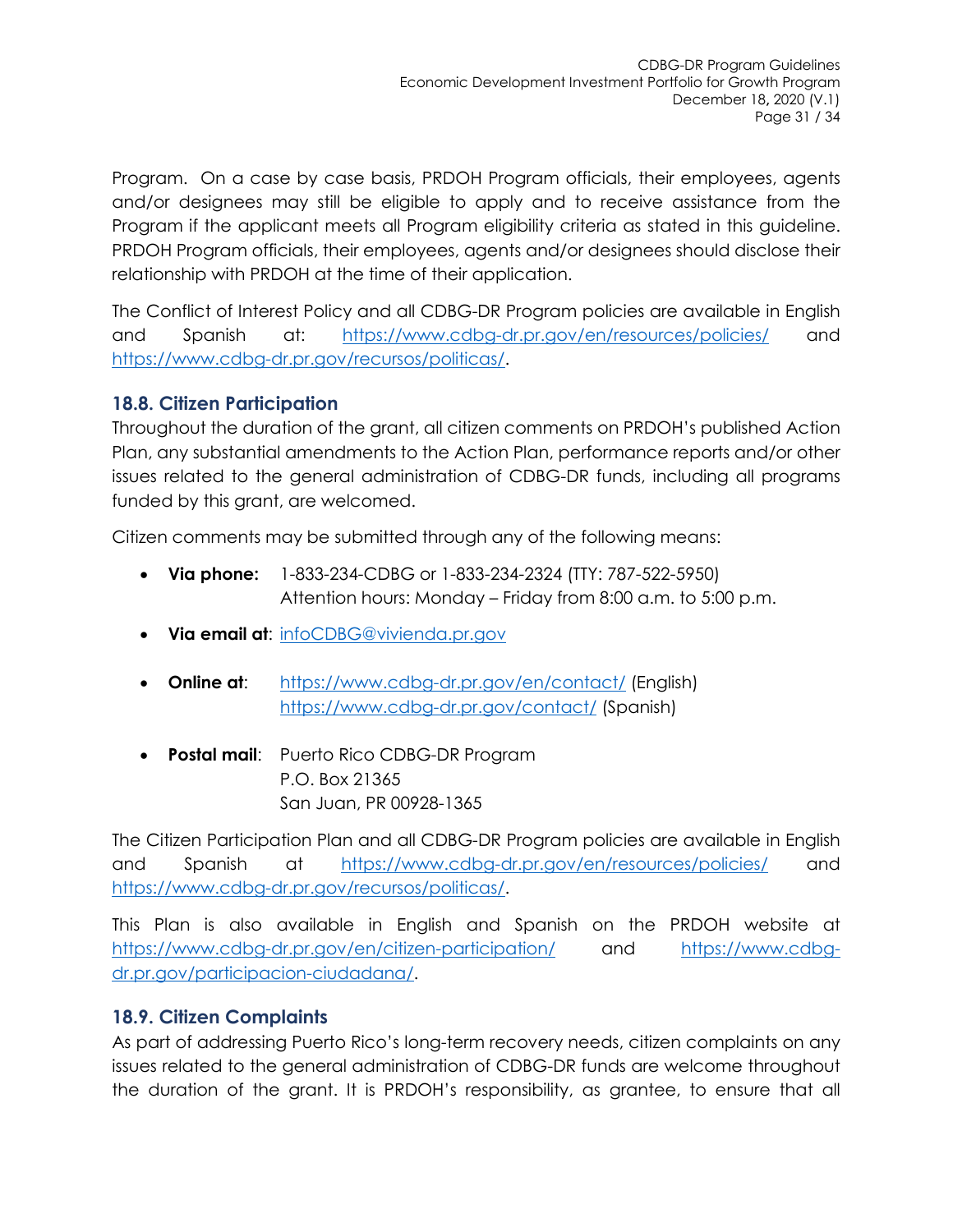complaints are dealt with promptly and consistently and at a minimum, to provide a timely, substantive written response to every **written** complaint within **fifteen (15) business days**, where practicable, as a CDBG grant recipient. See 24 C.F.R. § 570.486(a)(7).

Citizens who wish to submit formal complaints related to CDBG-DR funded activities may do so through any of the following means:

- **Email:** [LegalCDBG@vivienda.pr.gov](mailto:LegalCDBG@vivienda.pr.gov) • **Online:** <https://cdbg-dr.pr.gov/en/complaints/>(English) <https://cdbg-dr.pr.gov/quejas/>(Spanish)
- **In writing at:** Puerto Rico CDBG-DR Program Attn: CDBG-DR Legal Division-Complaints P.O. Box 21365 San Juan, PR 00928-1365

Although formal complaints are required to be submitted in writing, complaints may also be received verbally and by other means necessary, as applicable, when PRDOH determines that the citizen's particular circumstances do not allow them to submit a written complaint. However, in these instances, PRDOH shall convert these complaints into written form. These alternate methods include, but are not limited to:

- Via telephone: 1-833-234-CDBG or 1-833-234-2324 (TTY: 787-522-5950)
- In-person at: PRDOH Headquarters Office or Program-Specific Intake **Centers** Attention hours: Monday – Friday from 9:00 a.m. to 6:00 p.m.[15](#page-31-1)

The Citizen Complaints Policy and all CDBG-DR Program policies are available in English and Spanish at <https://www.cdbg-dr.pr.gov/en/resources/policies/general-policies/> and [https://www.cdbg-dr.pr.gov/recursos/politicas/politicas-generales/.](https://www.cdbg-dr.pr.gov/recursos/politicas/politicas-generales/)

#### <span id="page-31-0"></span>**18.10. Anti-Fraud, Waste, Abuse or Mismanagement**

PRDOH, as grantee, is committed to the responsible management of CDBG-DR funds by being a good advocate of the resources while maintaining a comprehensive policy for preventing, detecting, reporting, and rectifying fraud, waste, abuse, or mismanagement.

Pursuant to 83 FR 40314, PRDOH implements adequate measures to detect and prevent fraud, waste, abuse, or mismanagement in all programs administered with CDBG-DR funds as well as encourages any individual who is aware or suspects any kind of conduct or activity that may be considered an act of fraud, waste, abuse, or mismanagement,

<span id="page-31-1"></span><sup>15</sup> Hours may vary due to COVID-19. PRDOH recommends calling ahead prior to arrival.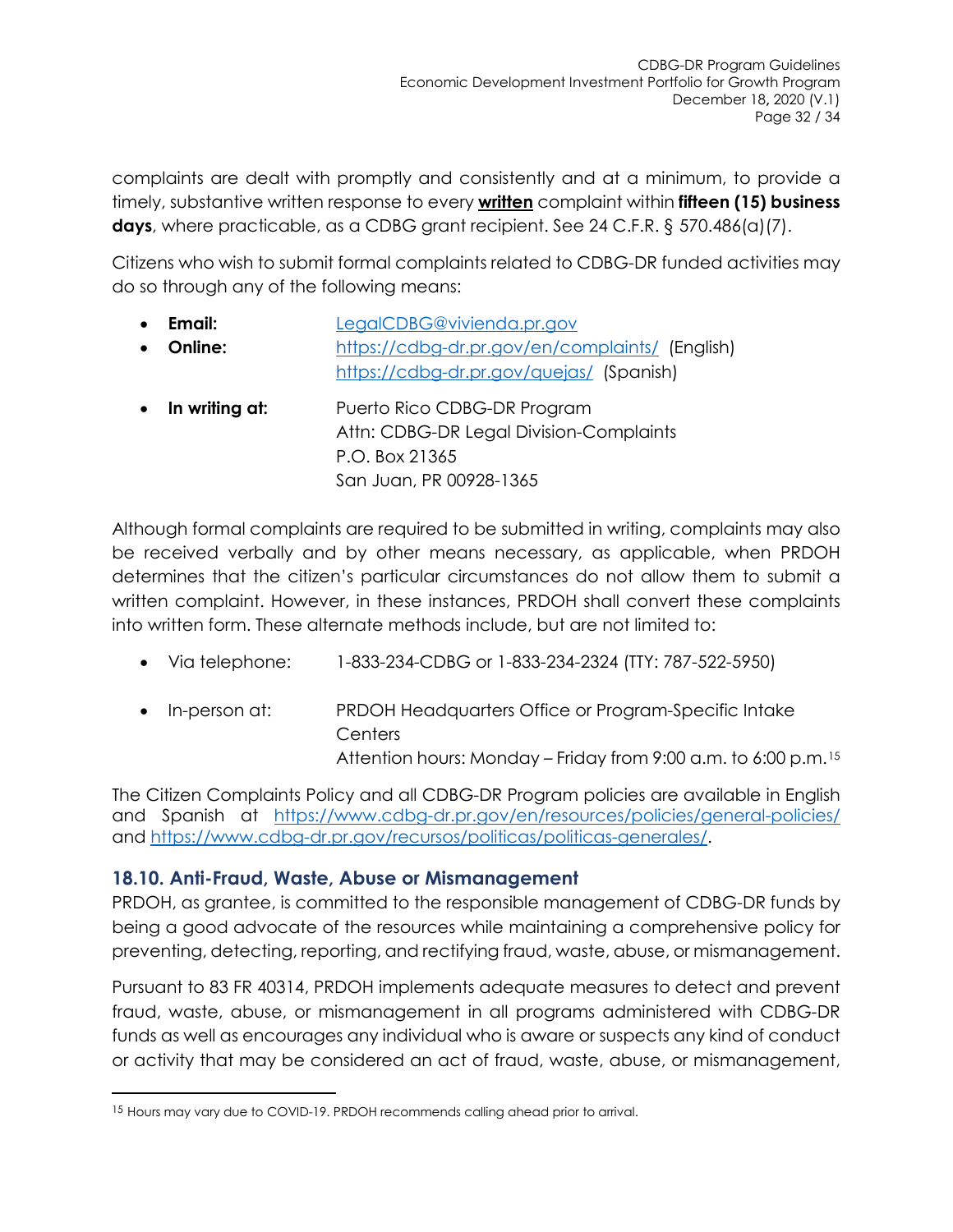regarding the CDBG-DR Program, to report such acts to the CDBG-DR Internal Audit Office, directly to the Office of Inspector General (**OIG**) at HUD, or any local or federal law enforcement agency.

The Anti-Fraud, Waste, Abuse, or Mismanagement Policy (**AFWAM Policy**) is established to prevent, detect and report any acts, or suspected acts, of fraud, waste, abuse, or mismanagement of CDBG-DR funds. This Policy applies to any allegations or irregularities, either known or suspected, that could be considered acts of fraud, waste, abuse, or mismanagement, involving any citizen, previous, current or potential applicant, beneficiary, consultant, contractor, employee, partner, provider, subrecipient, supplier, and/or vendor under the CDGB-DR Program.

| REPORT FRAUD, WASTE, ABUSE, OR MISMANAGEMENT TO PRDOH CDBG-DR |                                                                                                                                                                                                               |  |  |  |
|---------------------------------------------------------------|---------------------------------------------------------------------------------------------------------------------------------------------------------------------------------------------------------------|--|--|--|
| <b>CDBG-DR Hotline</b>                                        | 787-274-2135 (English/Spanish/TTY)                                                                                                                                                                            |  |  |  |
| Postal Mail                                                   | Puerto Rico Department of Housing<br><b>CDBG-DR Internal Audit Office</b><br>P.O. BOX 21355<br>San Juan, PR 00928-1355                                                                                        |  |  |  |
| Email                                                         | hotlineCDBG@vivienda.pr.gov                                                                                                                                                                                   |  |  |  |
| Online                                                        | www.cdbg-dr.pr.gov<br>https://cdbg-dr.pr.gov/app/cdbgdrpublic/Fraud                                                                                                                                           |  |  |  |
| In person                                                     | Request a meeting with the Deputy Audit Director of the<br>CDBG-DR Internal Audit Office located at PRDOH's<br>Headquarters at 606 Barbosa Avenue, Building Juan C.<br>Cordero Dávila, Río Piedras, PR 00918. |  |  |  |

| REPORT FRAUD, WASTE, ABUSE, OR MISMANAGEMENT DIRECTLY TO HUD OIG |                                               |  |  |  |
|------------------------------------------------------------------|-----------------------------------------------|--|--|--|
| <b>HUD OIG Hotline</b>                                           | 1-800-347-3735 (Toll-Free)                    |  |  |  |
|                                                                  | 787-766-5868 (Spanish)                        |  |  |  |
| Postal Mail                                                      | HUD Office of Inspector General (OIG) Hotline |  |  |  |
|                                                                  | 451 7th Street SW                             |  |  |  |
|                                                                  | Washington, D.C. 20410                        |  |  |  |
| Email                                                            | HOTLINE@hudoig.gov                            |  |  |  |
|                                                                  |                                               |  |  |  |
| Online                                                           | https://www.hudoig.gov/hotline                |  |  |  |
|                                                                  |                                               |  |  |  |